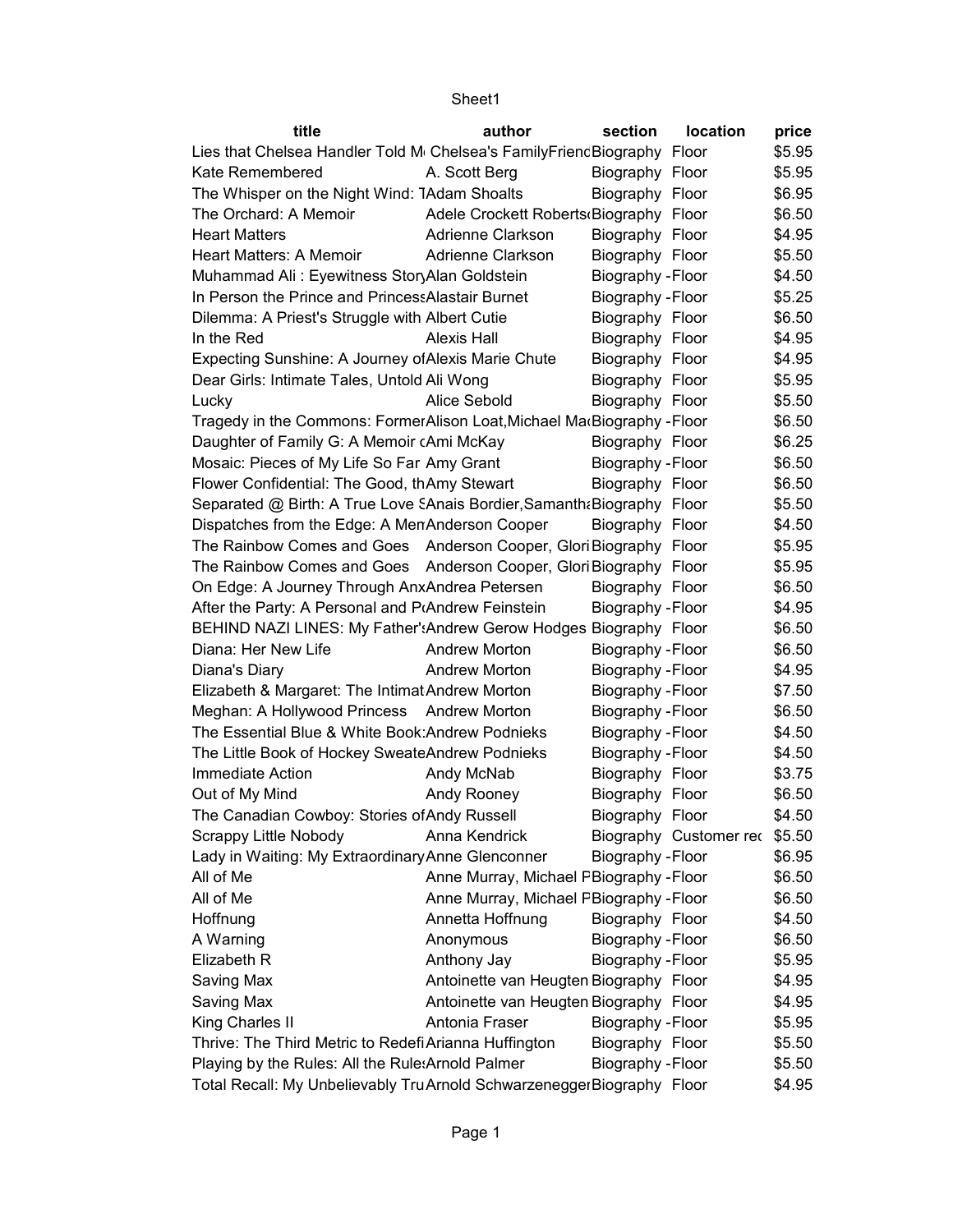| Elon Musk: Tesla, SpaceX, and th Ashlee Vance                          |                                           | Biography Floor   |                                 | \$4.50            |
|------------------------------------------------------------------------|-------------------------------------------|-------------------|---------------------------------|-------------------|
| Running with Scissors: A Memoir Augusten Burroughs                     |                                           | Biography Floor   |                                 | \$3.95            |
| Toil & Trouble: A Memoir                                               | Augusten Burroughs                        | Biography Floor   |                                 | \$6.50            |
| W.B. Yeats: a biography                                                | <b>Augustine Martin</b>                   | Biography Floor   |                                 | \$4.95            |
| And Then Life Happens: A MemoiAuma Obama                               |                                           | Biography Floor   |                                 | \$4.50            |
| Infidel                                                                | Ayaan Hirsi Ali                           | Biography Floor   |                                 | \$5.50            |
| Infidel                                                                | Ayaan Hirsi Ali                           | Biography Floor   |                                 | \$4.95            |
| Nomad                                                                  | Ayaan Hirsi Ali                           | Biography Floor   |                                 | \$4.50            |
| Reading Lolita in Tehran: A MemcAzar Nafisi                            |                                           | Biography Floor   |                                 | \$5.50            |
| Things I've Been Silent About: MeAzar Nafisi                           |                                           | Biography Floor   |                                 | \$4.25            |
| A Promised Land                                                        | <b>Barack Obama</b>                       | Biography - Floor |                                 | \$7.95            |
| Dreams from My Father: A Story (Barack Obama                           |                                           | Biography - Floor |                                 | \$4.95            |
| The Audacity of Hope: Thoughts (Barack Obama                           |                                           | Biography Floor   |                                 | \$4.95            |
| Ride the Rising Wind                                                   | <b>Barbara Kingscote</b>                  | Biography Floor   |                                 | \$5.50            |
| Dame Edna Everage: My GorgecBarry Humprhies                            |                                           | Biography Floor   |                                 | \$5.95            |
| The Leafs: An Anecdotal History batten-jack                            |                                           | Biography - Floor |                                 | \$4.50            |
| Bear Grylls: Two All-Action AdvenBear Grylls                           |                                           | Biography Floor   |                                 | \$5.50            |
| Keeping My Sisters' Secrets: A Tr Beezy Marsh                          |                                           | Biography Floor   |                                 | \$4.95            |
| Innocence of Emine                                                     | <b>Bekir Erdinc</b>                       | Biography Floor   |                                 | \$4.95            |
| Lips Unsealed: A Memoir                                                | <b>Belinda Carlisle</b>                   | Biography - Floor |                                 | \$5.95            |
| Queen Bee of Tuscany: The Red(Ben Downing                              |                                           | Biography Floor   |                                 | \$6.50            |
| A Spy Among Friends: Kim PhilbyBen Macintyre                           |                                           |                   | Biography Cubby 9 - His \$6.95  |                   |
| Busting Vegas: A True Story of M Ben Mezrich                           |                                           | Biography Floor   |                                 | \$4.50            |
| Straight Flush: The True Story of Ben Mezrich                          |                                           | Biography Floor   |                                 | \$5.95            |
|                                                                        |                                           |                   |                                 |                   |
| Fearful Majesty: The Life and Rei(Benson Bobrick                       |                                           | Biography - Floor |                                 | \$10.33<br>\$6.50 |
| Miss O: My Life in Dance                                               | Betty Oliphant, Mikhail BBiography Floor  |                   |                                 |                   |
| My Life                                                                | <b>Bill Clinton</b>                       | Biography - Floor |                                 | \$6.50            |
| My Life: The Early Years: Volume Bill Clinton                          |                                           | Biography - Floor |                                 | \$3.95            |
| Pro Hockey Heroes of Today (Lar Bill Libby                             |                                           | Biography - Floor |                                 | \$5.50            |
| The New New Rules: A Funny Lo <sub>'</sub> Bill Maher                  |                                           | Biography Floor   |                                 | \$6.50            |
| I Live For This: Baseball's Last TriBill Plaschke                      |                                           | Biography - Floor |                                 | \$4.50            |
| Veeck As In Wreck: The AutobiogBill Veeck, Ed Linn                     |                                           | Biography - Floor |                                 | \$4.95            |
| The Cold Vanish: Seeking the MisBillman, Jon                           |                                           | Biography Floor   |                                 | \$5.95            |
| Still Foolin' 'Em: Where I've Been, Billy Crystal                      |                                           | Biography Floor   |                                 | \$6.50            |
| Still Foolin' 'Em: Where I've Been, Billy Crystal                      |                                           | Biography Floor   |                                 | \$6.50            |
| Reflections of Eden: My Years WiBirute M. F. Galdikas                  |                                           | Biography Floor   |                                 | \$6.50            |
| Chronicles, Volume 1                                                   | <b>Bob Dylan</b>                          | Biography - Floor |                                 | \$5.95            |
| Nascar: A Celebration                                                  | <b>Bob Latford</b>                        | Biography - B4    |                                 | \$5.95            |
| Blue Thunder: The Truth About ccBob Plamondon                          |                                           | Biography - Floor |                                 | \$6.50            |
| <b>Tough Guy</b>                                                       | Bob Probert, Kirstie McLBiography - Floor |                   |                                 | \$6.50            |
| Minnesota North Stars: History anBob Showers                           |                                           | Biography - Floor |                                 | \$6.95            |
| Led Zeppelin: The Biography                                            | <b>Bob Spitz</b>                          |                   | <b>Biography - Recently Pub</b> | \$6.95            |
| The Brier: The History of CanadaBob Weeks                              |                                           | Biography Floor   |                                 | \$4.50            |
| Fear: Trump in the White House Bob Woodward                            |                                           | Biography - Floor |                                 | \$6.95            |
| Peril                                                                  | Bob Woodward, Robert Biography - Floor    |                   |                                 | \$6.95            |
| Orr: My Story                                                          | Bobby Orr                                 | Biography - Floor |                                 | \$6.50            |
| Orr: My Story                                                          | Bobby Orr                                 | Biography - Floor |                                 | \$6.50            |
| The Red Circle: My Life in the Na\Brandon Webb, John DaBiography Floor |                                           |                   |                                 | \$6.50            |
|                                                                        |                                           |                   |                                 |                   |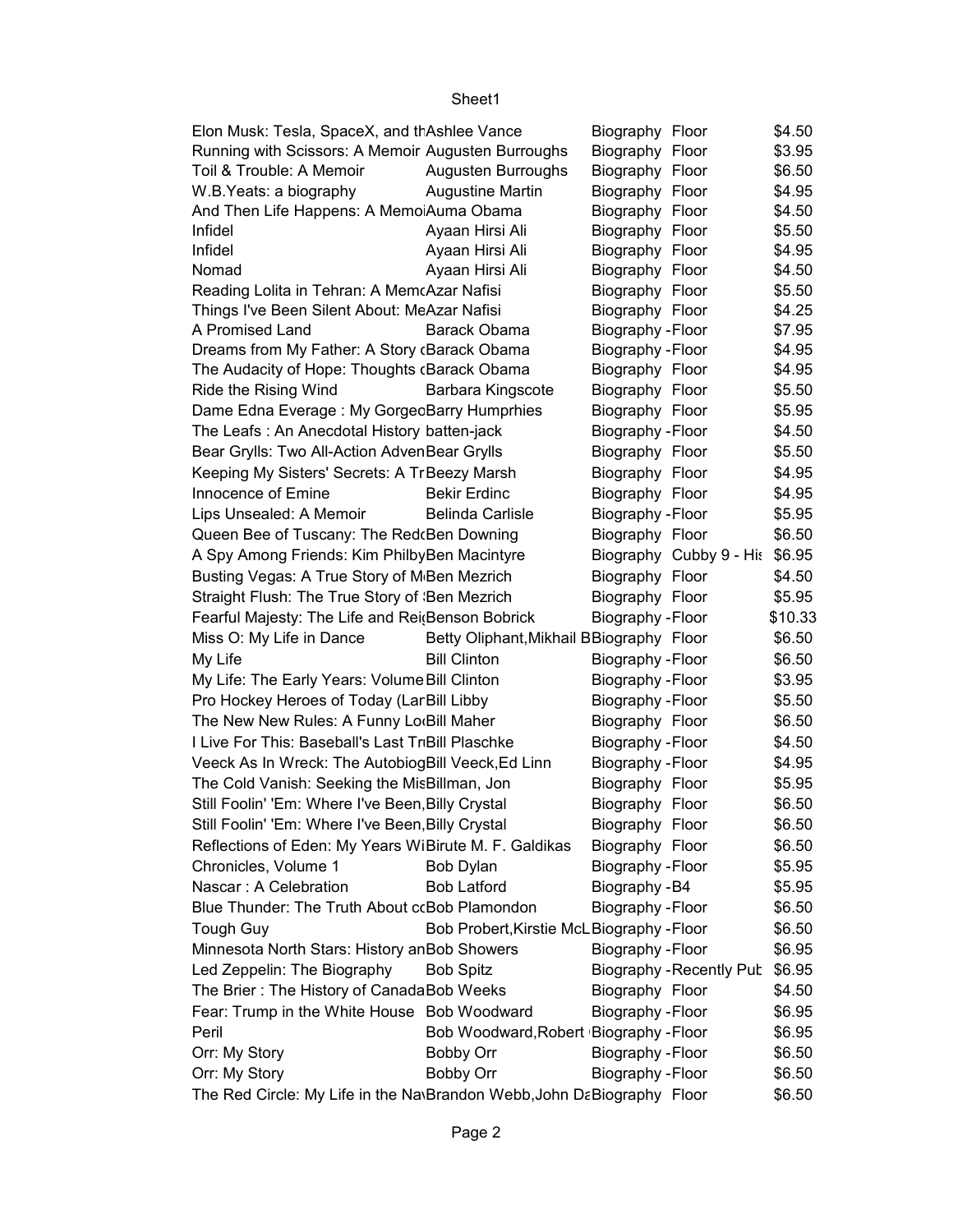|         | Killer, The Brian Kilrea Story, A Li Brian (as told to James Biography - Floor        |                                          |                     |                               | \$5.50 |
|---------|---------------------------------------------------------------------------------------|------------------------------------------|---------------------|-------------------------------|--------|
|         | Killer, The Brian Kilrea Story, A Li Brian (as told to James Biography - Floor        |                                          |                     |                               | \$5.50 |
|         | When the Dancing Stopped: The Brian Hicks                                             |                                          | Biography Floor     |                               | \$5.95 |
|         | <b>NORTHERN LINKS</b>                                                                 | <b>Brian KENDALL</b>                     | Biography - Floor   |                               | \$5.95 |
|         | Colour Commentary My Great Ho Brian McFarlane                                         |                                          | Biography - Floor   |                               | \$6.95 |
|         | Glory Days: Stories from the OrigBrian McFarlane                                      |                                          | Biography - Floor   |                               | \$6.95 |
|         | The Leafs (The Original Six)                                                          | <b>Brian McFarlane</b>                   | Biography - Floor   |                               | \$4.50 |
|         | Puppy Chow Is Better Than ProzaBruce Goldstein                                        |                                          | Biography Floor     |                               | \$4.50 |
|         | Sons and Soldiers: The Untold St <sub>Bruce</sub> Henderson                           |                                          |                     | Biography Cubby 21 - H \$4.95 |        |
|         | The Good of the Game: Recaptur Bruce Hood, Murray Tov Biography - Floor               |                                          |                     |                               | \$5.50 |
|         | Triple Sex & Other Tales from an Bujeau, Carol                                        |                                          | Biography Floor     |                               | \$4.50 |
|         | Burt Reynolds - But Enough AbouBurt Reynolds                                          |                                          | Biography Floor     |                               | \$6.50 |
|         | Three Nights In August: Strategy, Buzz Bissinger                                      |                                          | Biography - Floor   |                               | \$6.50 |
|         | Ancient Mystic Rites (Theosophic: C. W. Leadbeater                                    |                                          | Biography Floor     |                               | \$4.50 |
|         | <b>About Alice</b>                                                                    | Calvin Trillin                           | Biography Floor     |                               | \$4.95 |
|         | <b>About Alice</b>                                                                    | Calvin Trillin                           | Biography Floor     |                               | \$4.95 |
|         | Sully: My Search for What Really Captain Chesley B SulleBiography Customer rec \$5.50 |                                          |                     |                               |        |
| ~~NEW~~ | As We Remember Her: Jacquelin Carl Sferrazza Anthony Biography - Floor                |                                          |                     |                               | \$6.95 |
|         | Boys in the Trees: A Memoir                                                           | Carly Simon                              | Biography Floor     |                               | \$6.50 |
|         | Something Fierce: Memoirs of a FCarmen Aguirre                                        |                                          | Biography Floor     |                               | \$5.25 |
|         | Jane Austen (Penguin Lives)                                                           | <b>Carol Diggory Shields</b>             | Biography Floor     |                               | \$5.95 |
|         | A Train in Winter: An Extraordinar Caroline Moorehead                                 |                                          | Biography Floor     |                               | \$4.95 |
|         | Her Little Majesty: The Life of QueCarolly Erickson                                   |                                          | Biography - Floor   |                               | \$5.95 |
|         | The Memoirs of Mary Queen of S <sub>'Carolly</sub> Erickson                           |                                          | Biography - Floor   |                               | \$6.50 |
|         | Escape                                                                                | Carolyn Jessop, Laura PBiography Floor   |                     |                               | \$5.95 |
|         | <b>Wishful Drinking</b>                                                               | Carrie Fisher                            | Biography Floor     |                               | \$4.50 |
|         | I Think I'm Outta Here: A Memoir Carroll O'Connor                                     |                                          | Biography Floor     |                               | \$4.50 |
|         | My Land of the North                                                                  | <b>Catherine Cookson</b>                 | Biography B3        |                               | \$6.50 |
|         | The Backwoods of Canada                                                               | Catherine Parr Stricklan Biography Floor |                     |                               | \$6.50 |
|         | A Dark and Dangerous Place                                                            | <b>Cathy Glass</b>                       | Biography Floor     |                               | \$4.50 |
|         | The Morning After: The 1995 QueChantal Hebert                                         |                                          | Biography - Floor   |                               | \$5.95 |
|         | Canada: A Portrait in Letters, 18(Charlotte GRAY                                      |                                          | Biography Floor     |                               | \$6.95 |
|         | Mrs King: the Life & Times of                                                         | <b>Charlotte Gray</b>                    | Biography Floor     |                               | \$5.25 |
|         | Reluctant Genius: The Passionat Charlotte Gray                                        |                                          | Biography Floor     |                               | \$6.95 |
| ~~NEW~~ | Sisters in the Wilderness: The LivCharlotte Gray                                      |                                          | Biography Floor     |                               | \$4.95 |
|         | Chelsea Chelsea Bang Bang                                                             | Chelsea Handler                          | Biography Floor     |                               | \$5.95 |
|         | Uganda Be Kidding Me                                                                  | Chelsea Handler                          | Biography Floor     |                               | \$4.95 |
|         | Model: A Memoir                                                                       | Cheryl Diamond                           | Biography Floor     |                               | \$4.25 |
|         | Wild (Movie Tie-in Edition) (Vintac Cheryl Strayed                                    |                                          |                     | Biography Customer rec \$5.50 |        |
|         | Wild: From Lost to Found on the ICheryl Strayed                                       |                                          | Biography Floor     |                               | \$5.25 |
|         | Wild: From Lost to Found on the ICheryl Strayed                                       |                                          |                     | Biography Customer rec \$4.95 |        |
|         | Wild: From Lost to Found on the ICheryl Strayed                                       |                                          |                     | Biography Customer rec \$4.95 |        |
|         | Beyond The Bars: From Prison TrChris "Tatted Strength"                                |                                          | Biography Floor     |                               | \$4.50 |
|         | The Happiness of Pursuit: Finding Chris Guillebeau                                    |                                          | Biography Floor     |                               | \$4.95 |
|         | An Astronaut's Guide to Life on E;Chris Hadfield                                      |                                          | Biography Floor     |                               | \$5.95 |
|         | An Astronaut's Guide to Life on E;Chris Hadfield                                      |                                          | Biography Floor     |                               | \$6.50 |
|         | You Are Here: Around the World iChris Hadfield                                        |                                          | Biography Out Front |                               | \$6.95 |
|         |                                                                                       |                                          |                     |                               |        |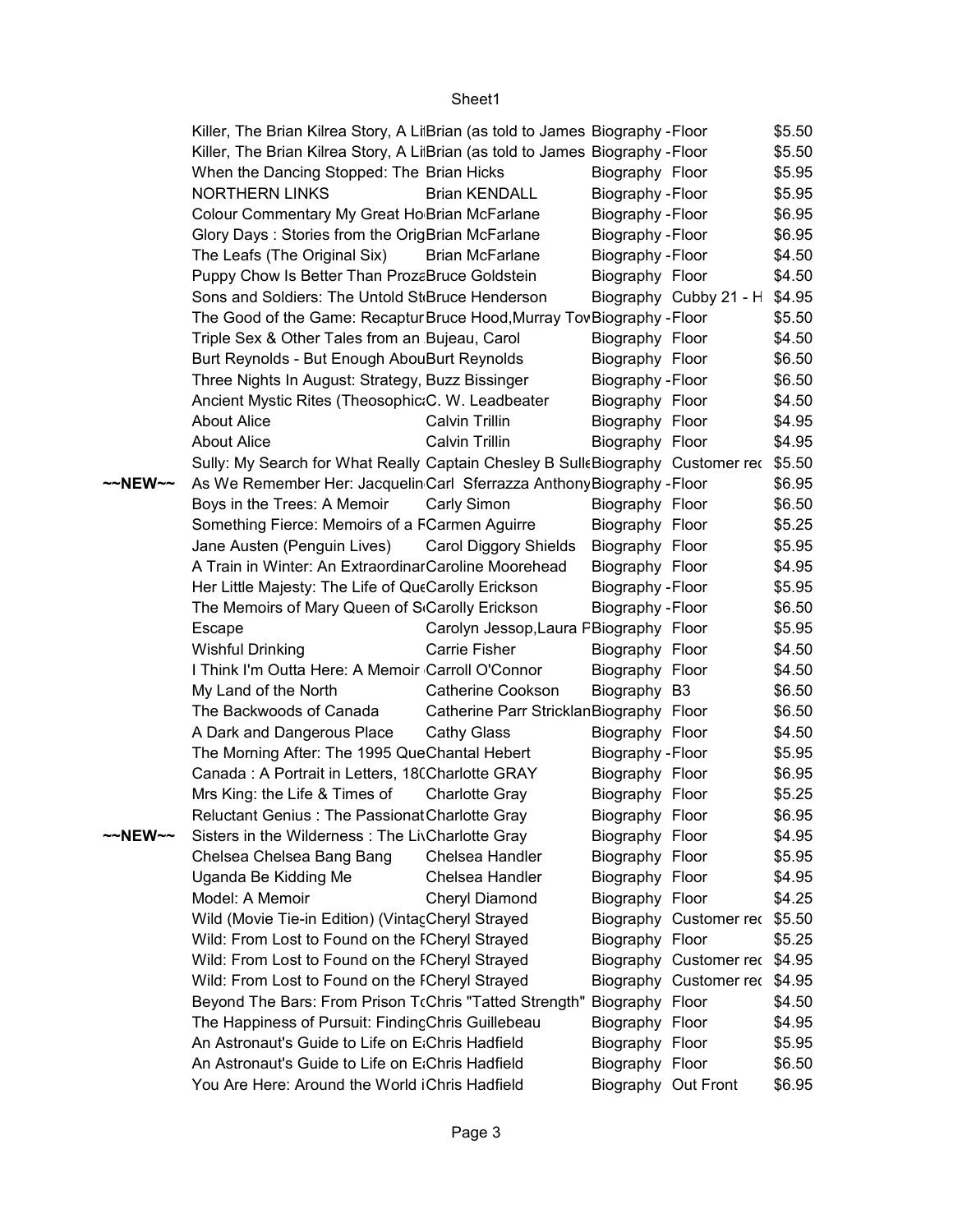|                   | Ottawa Senators: Great Stories FiChris Robinson                              |                                         | Biography - Floor        |                        | \$3.95 |
|-------------------|------------------------------------------------------------------------------|-----------------------------------------|--------------------------|------------------------|--------|
|                   | Clapton: The Ultimate Illustrated I Chris Welch                              |                                         | Biography - Floor        |                        | \$6.50 |
|                   | Game of Crowns: Elizabeth, Cam Christopher Andersen                          |                                         | Biography - Floor        |                        | \$4.50 |
| $\sim$ NEW $\sim$ | Jack and Jackie: Portrait of an AnChristopher Andersen                       |                                         | Biography - Floor        |                        | \$6.50 |
|                   | The Day Diana Died                                                           | <b>Christopher Andersen</b>             | Biography - Floor        |                        | \$6.50 |
| ~~NEW~~           | Jackie After Jack: Portrait of the LChristopher P. Anderse Biography - Floor |                                         |                          |                        | \$6.50 |
|                   | Open Heart, Open Mind                                                        | Clara Hughes                            | Biography Floor          |                        | \$6.50 |
|                   | Open Heart, Open Mind                                                        | Clara Hughes                            | Biography - Floor        |                        | \$6.50 |
|                   | The Original Handbook for the ReClaude Needham                               |                                         | Biography Floor          |                        | \$4.50 |
|                   | My Bag Was Always Packed: TheClaudine Curry Smith, MBiography Floor          |                                         |                          |                        | \$4.50 |
|                   | The Curveball: A Story of Grit, Ad Colby Sharma, Dan Cler Biography - Floor  |                                         |                          |                        | \$3.95 |
|                   | Final Appeal: Anatomy of a FrameColin Thatcher                               |                                         | Biography Floor          |                        | \$6.50 |
|                   | A Work in Progress: A Memoir                                                 | <b>Connor Franta</b>                    | Biography Floor          |                        | \$4.95 |
|                   | Little Princes: One Man's PromiseConor Grennan                               |                                         | Biography Floor          |                        | \$5.50 |
|                   | Holy Hockey! The Story of Canad Consentino, Frank                            |                                         | Biography - Floor        |                        | \$5.50 |
|                   | The Tale of the Rose: The Love SConsuelo de Saint-ExurBiography Floor        |                                         |                          |                        | \$4.50 |
|                   | Let Trump Be Trump: The Inside : Corey R. Lewandowski, Biography - Floor     |                                         |                          |                        | \$6.50 |
|                   | The White Masai: My Exotic Tale Corinne Hofmann                              |                                         | Biography Floor          |                        | \$4.50 |
|                   | The White Masai: My Exotic Tale Corinne Hofmann                              |                                         | Biography Floor          |                        | \$4.50 |
|                   | The Hiding Place                                                             | Corrie Ten Boom, Elizab Biography Floor |                          |                        | \$5.50 |
|                   | Free the Children                                                            | Craig Kielburger                        | Biography Floor          |                        | \$4.95 |
|                   | Oliver's Twist: The Life And TimesCraig Oliver                               |                                         | Biography Floor          |                        | \$6.50 |
|                   | Mommy When Are We Going HorCrystle Mazurek                                   |                                         | Biography Floor          |                        | \$4.50 |
|                   | Nicholas II: Emperor of all the RusD. C. B Lieven                            |                                         | Biography - Floor        |                        | \$5.95 |
|                   | Orwell: The Life                                                             | D. J. Taylor                            | Biography Floor          |                        | \$6.50 |
|                   | Saga of a Henchwoman A true st(D. Phyllis Harrison                           |                                         | Biography Floor          |                        | \$6.50 |
|                   | Epic Wanderer: David ThompsorD'Arcy Jenish                                   |                                         | Biography Floor          |                        | \$4.95 |
|                   | Led Zeppelin Trivia Book: UncoveDale Raynes                                  |                                         | Biography - Floor        |                        | \$3.95 |
| $\sim$ NEW $\sim$ | Reel Ottawa a Memoir: With the NDan Lalande                                  |                                         |                          | Biography Recently Pub | \$5.95 |
|                   | Duffy: Stardom to Senate to ScanDan Leger                                    |                                         | Biography - Floor        |                        | \$6.50 |
|                   | Rather Outspoken: My Life in the Dan Rather                                  |                                         | Biography Floor          |                        | \$6.50 |
|                   | The Complete Book of Chinese HDaniel Reid                                    |                                         | Biography Floor          |                        | \$5.50 |
|                   | His Bright Light: The Story of NickDanielle Steel                            |                                         | Biography Floor          |                        | \$6.50 |
|                   | King without a Crown: Albert, PrinDaphne Bennett                             |                                         | Biography - Floor        |                        | \$5.95 |
|                   | Zeitoun                                                                      | Dave Eggers                             | Biography Floor          |                        | \$4.50 |
|                   | Leafs AbomiNation: The dismaye Dave Feschuk, Michael (Biography - Floor      |                                         |                          |                        | \$4.95 |
|                   | <b>Tasteful Nudes</b>                                                        | Dave Hill                               | Biography Floor          |                        | \$4.95 |
|                   | Looking Out for Number One                                                   | Dave Semenko                            | Biography - Floor        |                        | \$6.50 |
|                   | Mysterious Stranger: A Book of MDavid Blaine                                 |                                         |                          | Biography Customer rec | \$5.50 |
| ~~NEW~~           | Woman Named Jackie: An Intima David C. Heymann                               |                                         | Biography - Floor        |                        | \$5.95 |
|                   | Dan Rice: The Most Famous ManDavid Carlyon                                   |                                         | Biography Floor          |                        | \$4.95 |
|                   | The Night of the Gun: A Reporter David Carr                                  |                                         | Biography Floor          |                        | \$6.50 |
|                   | Eat a Peach: A Memoir                                                        | David Chang, Gabe Ulla Biography Floor  |                          |                        | \$6.50 |
|                   | The Elvis Encylopedia: Special C(David E. Stanley (Elvis' Biography - Floor  |                                         |                          |                        | \$6.75 |
|                   | Hitman: Forty Years Making Musi David Foster                                 |                                         | <b>Biography - Floor</b> |                        | \$6.50 |
|                   | Trumpocracy: The Corruption of tIDavid Frum                                  |                                         | Biography - Floor        |                        | \$4.50 |
|                   | Tall Tales & Curious Happening: IDavid Goss                                  |                                         | Biography Floor          |                        | \$4.95 |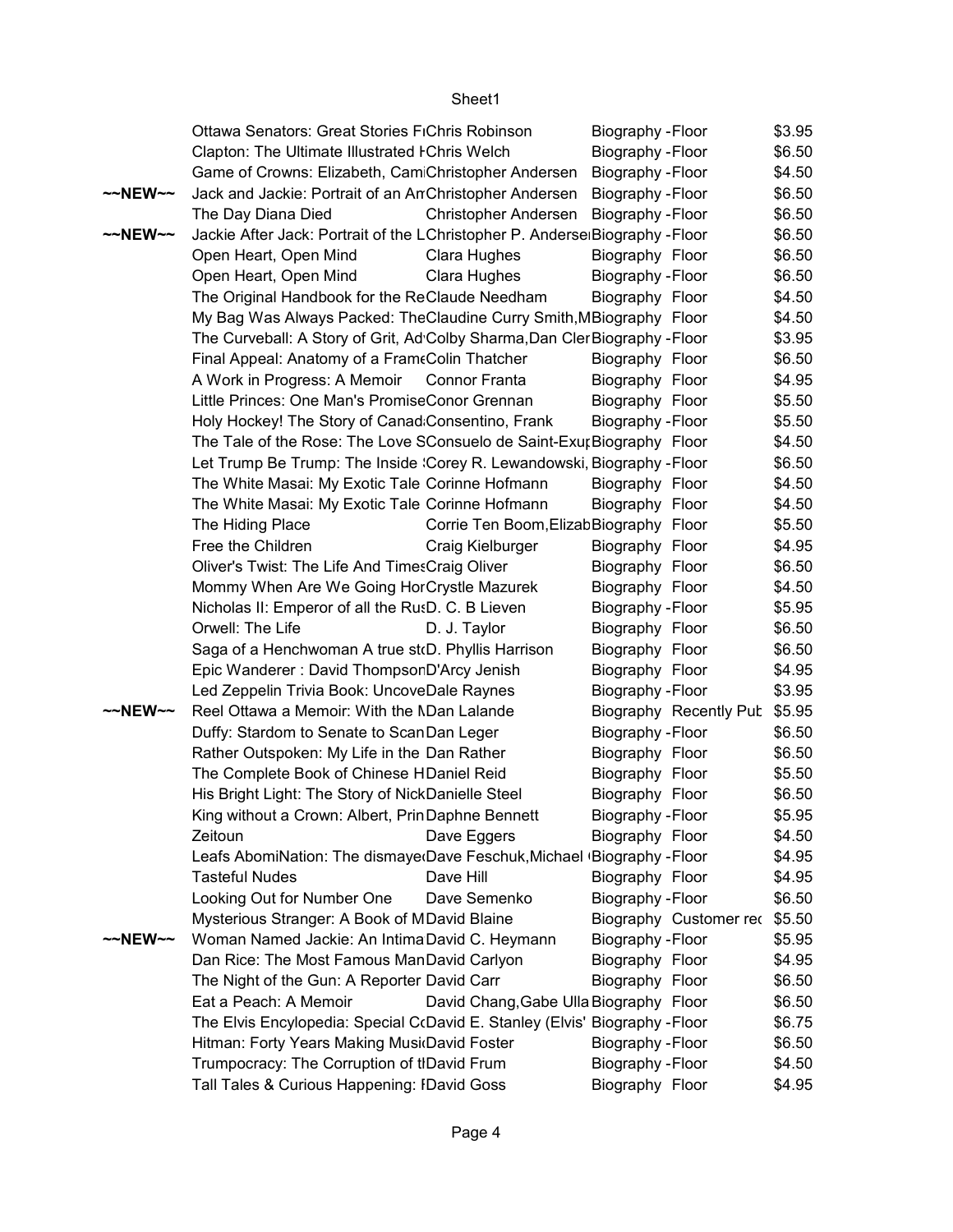|         | Play Directing in the School: A Dr David Grote                              |                     | Biography Floor                      |                               | \$4.50           |
|---------|-----------------------------------------------------------------------------|---------------------|--------------------------------------|-------------------------------|------------------|
|         | Thanks, Obama: My Hopey, CharDavid Litt                                     |                     | Biography - Floor                    |                               | \$6.50           |
|         | John Adams                                                                  | David McCullough    | Biography - Floor                    |                               | \$6.50           |
|         | The Wright Brothers                                                         | David McCullough    |                                      | Biography Cubby 21 - H        | \$6.50           |
|         | Schulz and Peanuts: A Biography David Michaelis                             |                     | Biography Floor                      |                               | \$6.95           |
|         | The Patriarch: The Remarkable LiDavid Nasaw                                 |                     | Biography - Floor                    |                               | \$6.50           |
|         | Rockin' in Time: A Social History (David P. Szatmary                        |                     | Biography - Floor                    |                               | \$4.50           |
|         | Dear Fatty                                                                  | Dawn French         | Biography Floor                      |                               | \$5.95           |
|         | Unplug: 26 People Share How Th Deb Ozarko                                   |                     | Biography Floor                      |                               | \$4.95           |
|         | Wait for Me!: Memoirs                                                       | Deborah Mitford     | Biography - Floor                    |                               | \$5.50           |
|         | Kabul Beauty School: An AmericaDeborah Rodriguez, KrisBiography Floor       |                     |                                      |                               | \$5.50           |
|         | Rowing It Alone: One Woman's TiDebra Veal                                   |                     | Biography - Floor                    |                               | \$5.95           |
|         | The girl in the picture: The Kim PrDenise Chong                             |                     | Biography Floor                      |                               | \$6.50           |
|         | Ludwig II, The Mad King of BavariDesmond Chapman-Hu Biography - Floor       |                     |                                      |                               | \$5.50           |
|         | The Kids Are All Right: A Memoir Diana Welch, Liz Welch, Biography Floor    |                     |                                      |                               | \$6.50           |
|         | Flyover Lives: A Memoir                                                     | Diane Johnson       | Biography Floor                      |                               | \$5.50           |
|         | thE ForTUNatE LifE of Bill McDoNDiane McDonald GoodriBiography Floor        |                     |                                      |                               | \$4.50           |
|         | Baking as Biography: A Life Story Diane Tye                                 |                     | Biography Floor                      |                               | \$3.95           |
|         | In My Time: A Personal and PoliticDick Cheney                               |                     | Biography - Floor                    |                               | \$6.95           |
|         | Stealing America: What My ExperDinesh D'Souza                               |                     | Biography - Floor                    |                               | \$6.50           |
|         | Wine to Water: How One Man Sa Doc Hendley                                   |                     | Biography Floor                      |                               | \$4.50           |
|         | 90 Minutes in Heaven: A True StoDon Piper, Cecil Murph(Biography Floor      |                     |                                      |                               | \$5.95           |
|         | Unofficial Guide to Hockeys Most DON WEEKES, KERR\Biography - Floor         |                     |                                      |                               | \$4.48           |
|         | Unofficial Guide to Hockeys Most DON WEEKES, KERR\Biography - Floor         |                     |                                      |                               | \$3.95           |
|         | Reluctant Saint: The Life of FrancDonald Spoto                              |                     | Biography Floor                      |                               | \$5.50           |
|         | Under My Skin: My AutobiographyDoris May Lessing                            |                     | Biography Floor                      |                               | \$5.50           |
|         | The Note Through the Wire: The IDoug Gold                                   |                     | Biography Floor                      |                               | \$5.95           |
|         | 12 Strong: The Declassified True Doug Stanton                               |                     |                                      | Biography Customer rec \$4.50 |                  |
|         | 12 Strong: The Declassified True Doug Stanton                               |                     |                                      | Biography Customer rec \$4.50 |                  |
| ~~NEW~~ | A Breed Apart: An Illustrated Hist Douglas Hunter                           |                     | Biography - Floor                    |                               | \$6.95           |
|         | Ice Bound: A Doctor's Incredible EDr. Jerri Nielsen, Maryar Biography Floor |                     |                                      |                               | \$6.50           |
|         | The Forest Tabernacle: Memoir o Dr. Patrick D Milroy                        |                     | Biography Floor                      |                               | \$4.50           |
|         | What They Did For Love: The Ext Editors of Reader's DigeBiography Floor     |                     |                                      |                               | \$6.50           |
|         | The Hare with Amber Eyes: A HidEdmund de Waal                               |                     |                                      | Biography Customer rec \$5.50 |                  |
|         | The Hare with Amber Eyes: A HidEdmund de Waal                               |                     |                                      | Biography Customer rec \$5.50 |                  |
|         | The Last Tsar: The Life and DeatlEdvard Radzinsky                           |                     | Biography - Floor                    |                               | \$6.95           |
| ~~NEW~~ | All Too Human: The Love Story o'Edward Klein                                |                     |                                      | Biography - Cubby 28 - F      | \$6.50           |
| ~~NEW~~ | Just Jackie: Her Private Years                                              | <b>Edward Klein</b> | Biography - Floor                    |                               | \$6.50<br>\$4.50 |
|         | My Secret Sister<br>The Autobiography of Eleanor Ro Eleanor Roosevelt       | edwards, helen      | Biography Floor<br>Biography - Floor |                               | \$4.95           |
|         |                                                                             | Elie Wiesel         | Biography Floor                      |                               | \$4.95           |
|         | <b>Night</b><br>The Wheel of Life: A Memoir of LElisabeth Kubler-Ross       |                     | Biography Floor                      |                               | \$6.50           |
|         | Stolen Innocence: My Story of GroElissa Wall, Lisa Pulitzer Biography Floor |                     |                                      |                               | \$4.95           |
|         | Committed: A Skeptic Makes Pea Elizabeth Gilbert                            |                     | Biography Floor                      |                               | \$6.50           |
|         | Committed: A Skeptic Makes Pea Elizabeth Gilbert                            |                     | Biography Floor                      |                               | \$6.50           |
|         | Eat, Pray, Love: One Woman's StElizabeth Gilbert                            |                     | Biography Floor                      |                               | \$4.50           |
|         | Eat, Pray, Love: One Woman's StElizabeth Gilbert                            |                     | Biography Floor                      |                               | \$4.50           |
|         | Eat, Pray, Love: One Woman's StElizabeth Gilbert                            |                     |                                      | Biography Customer rec \$4.95 |                  |
|         | Eat, Pray, Love: One Woman's StElizabeth Gilbert                            |                     |                                      | Biography Customer rec \$4.50 |                  |
|         |                                                                             |                     |                                      |                               |                  |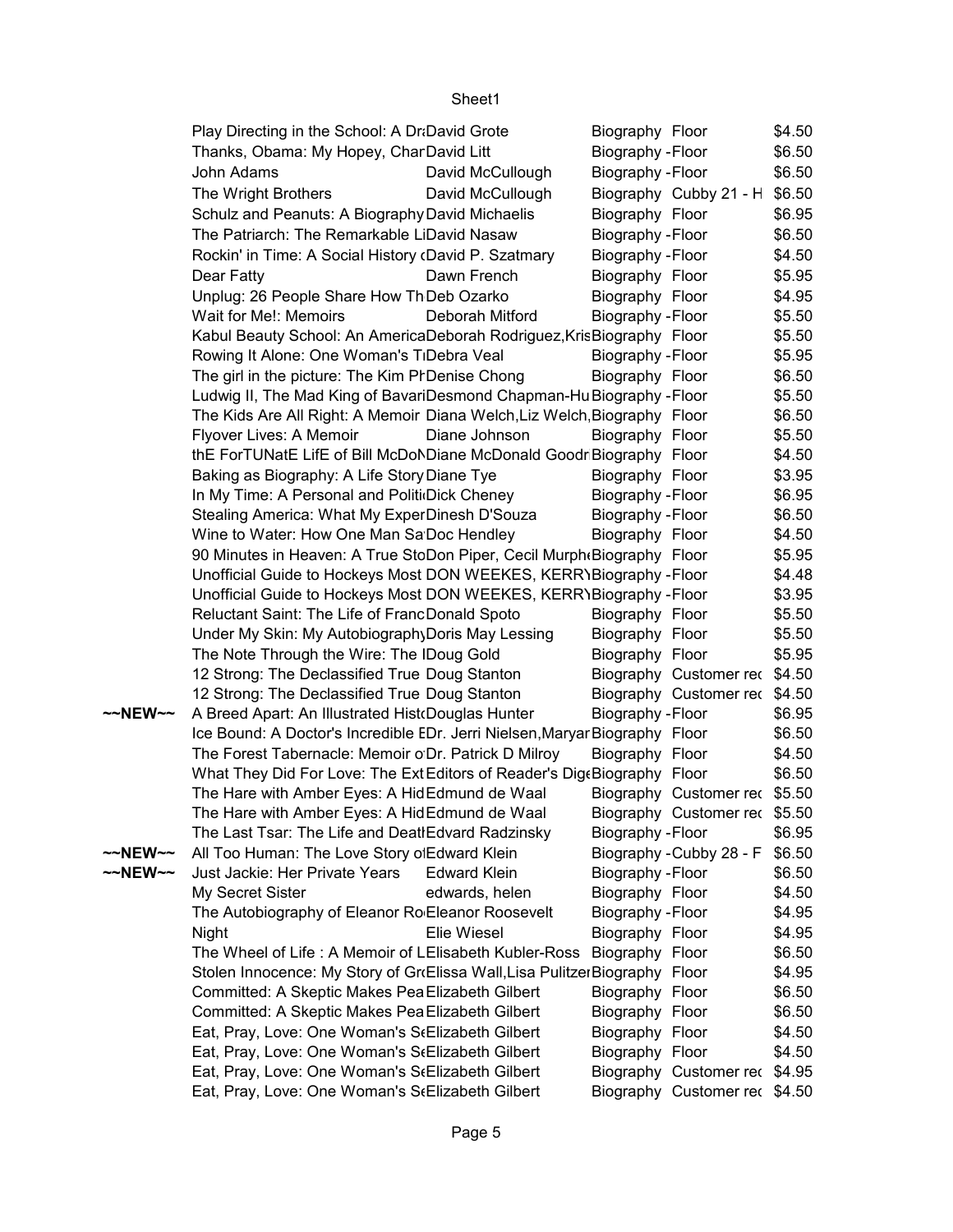#### Eat, Pray, Love: One Woman's Stelizabeth Gilbert Biography Customer rec \$4.50 Cushla: Memoirs of a Reluctant GElizabeth Radmore Biography Floor \$4.50 Seriously...I'm Kidding **Ellen DeGeneres** Biography Floor \$4.50 Seriously...I'm Kidding **Ellen DeGeneres** Biography Floor \$4.50 The Funny Thing Is... **Ellen DeGeneres** Biography Floor \$6.50 Always & after: A memoir Ellen Stafford Biography Floor \$5.95 My Gentle Barn: Creating a Sanct Ellie Laks, Nomi Isak Biography Floor \$6.50 Jane Doe January: My Twenty-YeEmily Winslow Biography Floor \$6.50 An American's Resurrection: :My Eric C Arauz Biography Floor \$4.50 Zamboni: The Coolest Machines (Eric Dregni Biography - Floor \$6.50 **~~NEW~~** Stanley Cup: 120 Years of Hocke Eric Zweig Biography - Floor \$6.95 Chasing Daylight: How My ForthcoEugene O'Kelly,Andrew Biography Floor \$5.95 Quest for the Cup 1917-2000 Falla J Biography - Floor \$5.95 Quest for the Cup 1917-2000 Falla J Biography - Floor \$3.95 Church of Lies Flora Jessop, Paul T. Br Biography Floor \$6.50 Inside Gomery **Francois Perreault** Biography - Floor \$4.50 Teacher Man: A Memoir Frank McCourt Biography Floor \$5.50 Teacher Man: A Memoir Frank McCourt Biography Customer rec \$5.95 Tis: A Memoir **Frank McCourt** Biography Floor \$6.50 Tis: A Memoir Frank McCourt Biography Floor \$5.50 Tis: A Memoir **Frank McCourt** Biography Floor \$5.50 A Chosen Path: From Mocassin FFrank Oberle Biography Floor \$4.50 Fiasco: The Inside Story of a Wall Frank Partnoy Biography Floor \$4.95 Mister God, This Is Anna: The TruFynn **Channel Biography Floor** \$2.95 Thirty Years of the Game At Its BeGare Joyce  $\qquad \qquad$  Biography - Floor  $\qquad \quad$  \$6.50 Young Leafs: The Making of a NeGare Joyce Biography - Floor \$6.50 They Call Me Baba Booey Gary Dell'Abate,Chad NBiography Floor \$5.95 They Call Me Baba Booey Gary Dell'Abate, Chad NBiography - Floor \$5.95 Sinatra Scrapbook,the GARY L DOCTOR, Gary Biography - Floor \$5.95 The Illustrated Hockey Encyclope Gary Ronberg,Robert S Biography - Floor \$5.95 Little Failure: A Memoir Gary Shteyngart Biography Floor \$6.50 A Soldier First; Bullets, BureaucraGeneral Rick Hillier Biography Floor \$6.95 A Soldier First; Bullets, BureaucraGeneral Rick Hillier Biography Customer rec \$6.95 All My Best Friends George Burns, David Fis Biography Floor \$4.50 Oprah Winfrey: The Real Story George Mair Biography Floor \$6.50 Celine: The Authorized BiographyGeorges-Herbert GermaBiography - Floor \$5.95 Hollywood Godfather Gianni Russo Biography Floor \$5.50 Beneath a Ruthless Sun: A True Solibert King Biography Floor \$6.50 It's Always Something Gilda Radner Biography Floor \$2.50 Juliet's Answer: One Man's Searc Glenn Dixon Biography Floor \$5.95 Juliet's Answer: One Man's Searc Glenn Dixon Biography Floor \$5.95 \$6.50 \$6.50 \$6.50 \$3.95 \$4.95 \$4.95 \$6.50 \$3.95 Mr Hockey: The Autobiography Of Gordie Howe Gordie Biography - Floor Mr Hockey: The Autobiography Of Gordie Howe Gordie Biography - Floor And ...Howe!: An Authorized Auto Gordie Howe, Colleen HBiography - Floor Ashley Tisdale: Life is Sweet! / ZaGrace Norwich Biography Floor The Lonely End of the Rink Grant Lawrence Biography - Floor The Lonely End of the Rink Grant Lawrence Biography - Floor The Last Empress: The Life and TGreg King Feodorovic Biography - Floor Three Cups of Tea: One Man's JcGreg Mortenson, David Biography Floor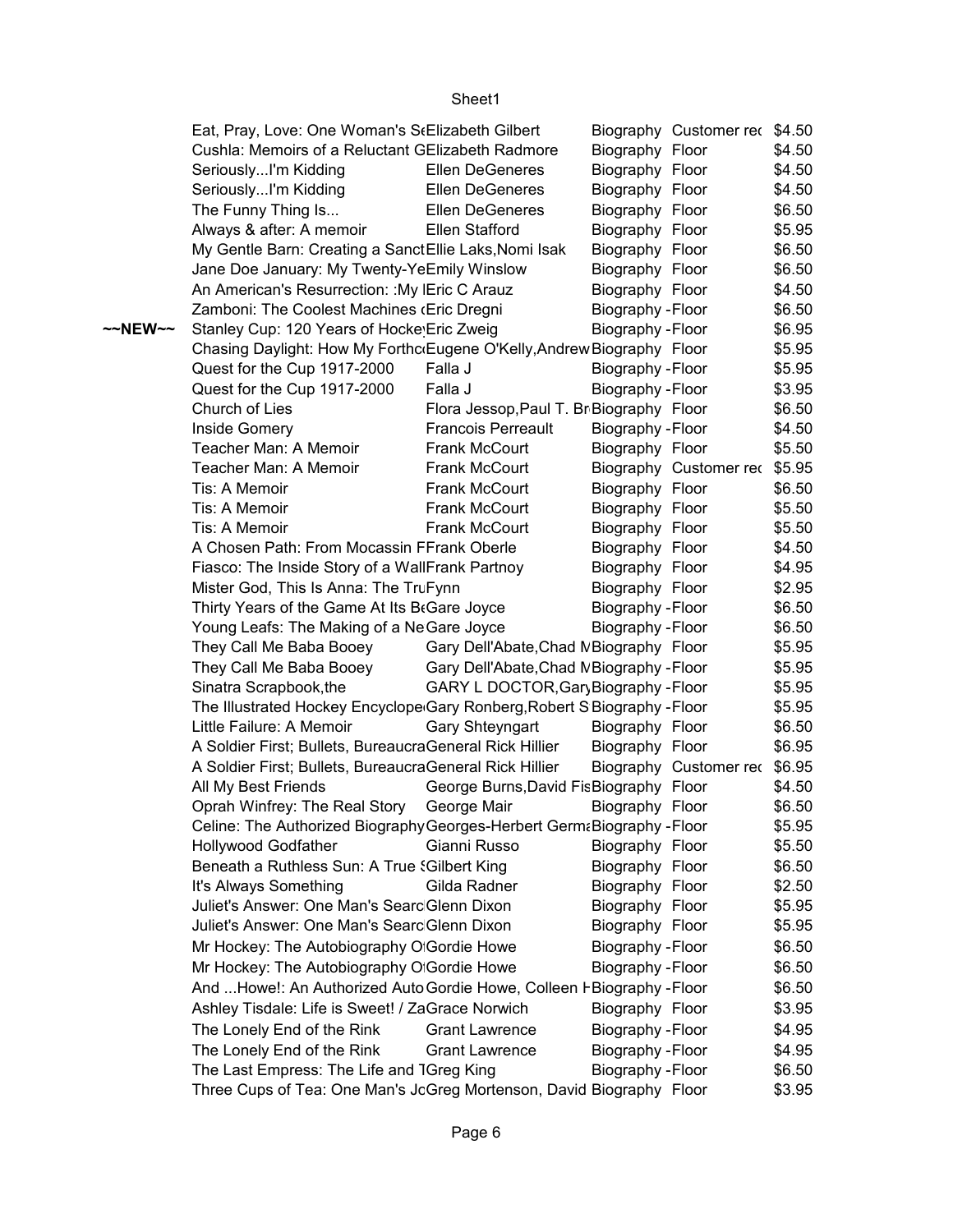|         | Three Cups of Tea: One Man's MGreg Mortenson, David Biography Floor          |                                          |                          | \$5.50 |
|---------|------------------------------------------------------------------------------|------------------------------------------|--------------------------|--------|
|         | A Dictionary of Angels: Including tGustav Davidson                           |                                          | Biography Floor          | \$5.96 |
|         | The Mess They Made: The Middl Gwynne Dyer                                    |                                          | Biography Floor          | \$4.50 |
|         | The Big Miss: My Years Coaching Hank Haney                                   |                                          | Biography - Floor        | \$6.50 |
|         | Buffering: Unshared Tales of a LifHannah Hart                                |                                          | Biography Floor          | \$6.95 |
|         | Harvey Penick's Little Red Book: IHarvey Penick                              |                                          | Biography - Floor        | \$5.95 |
|         | And if You Play Golf, You're My F Harvey Penick, Bud Shr Biography - Floor   |                                          |                          | \$5.95 |
|         | H is for Hawk                                                                | Helen Macdonald                          | Biography Floor          | \$4.95 |
|         | Memories of a Jewish Girl from BiHelene Meisner Oeleric Biography Floor      |                                          |                          | \$2.95 |
|         | Still Life With Rice: A Young Ame Helie Lee                                  |                                          | Biography Floor          | \$6.50 |
|         | Alexander of Russia: Napoleon's (Henri Troyat                                |                                          | Biography - Floor        | \$5.95 |
|         | <b>Hard Choices</b>                                                          | Hillary Rodham Clinton Biography - Floor |                          | \$6.50 |
|         | <b>Hard Choices</b>                                                          | Hillary Rodham Clinton Biography - Floor |                          | \$5.25 |
|         | <b>Private Parts</b>                                                         | <b>Howard Stern</b>                      | Biography Floor          | \$6.25 |
|         | Healing Yourself with Light: How tHuffines                                   |                                          | Biography Floor          | \$4.50 |
|         | Robert Burns, a life                                                         | <b>Hugh Douglas</b>                      | Biography Floor          | \$5.95 |
|         | Elizabeth: Grand Duchess of Rus: Hugo Mager                                  |                                          | Biography - Floor        | \$6.50 |
|         | Alice: Princess Andrew of Greece Hugo Vickers                                |                                          | Biography - Floor        | \$6.50 |
|         | Justin Trudeau: The Natural Heir Huguette Young                              |                                          | Biography - Floor        | \$4.50 |
|         | One Bird's Choice                                                            | lain Reid                                | Biography Floor          | \$4.50 |
|         | Sixty: The Beginning of the End, clan Brown                                  |                                          | Biography Floor          | \$6.50 |
|         | Sixty: The Beginning of the End, clan Brown                                  |                                          | Biography Floor          | \$6.50 |
|         | Unmasked The Final Years of Miclan Halperin                                  |                                          | Biography - Floor        | \$6.50 |
|         | A Painter's Country: The Autobioc Illustrated by A. Y. Jack: Biography Floor |                                          |                          | \$3.50 |
|         | Sins of the Mother: A Heartbreakillrene Kelly, Matt Kelly                    |                                          | Biography Floor          | \$4.50 |
| ~~NEW~~ | Jackie, Ethel, Joan: Women of CaJ. Randy Taraborrelli                        |                                          | Biography - Floor        | \$6.50 |
|         | Murder for Hire: My Life As the CcJack Ballentine                            |                                          | Biography Floor          | \$6.50 |
|         | After The Smoke Cleared                                                      | Jack Kuper                               | Biography Floor          | \$5.50 |
|         | Teacher, Teacher! Hardcover JacJack Sheffield                                |                                          | Biography Floor          | \$3.95 |
|         | Jack: Straight from the Gut                                                  | Jack Welch, John A. ByrBiography Floor   |                          | \$6.50 |
|         | CHILD OF THE HOLOCAUST.                                                      | Jack. Kupffer                            | Biography Floor          | \$2.95 |
|         | Michael Jackson - Legend, Hero, James Aldis                                  |                                          | Biography - Floor        | \$5.95 |
|         | Blood Sport: The President and HJames B. Stewart                             |                                          | Biography - Floor        | \$6.50 |
|         | I Feel Good: A Memoir of a Life olJames Brown                                |                                          | Biography - Floor        | \$6.50 |
|         | A Higher Loyalty: Truth, Lies, and James Comey                               |                                          | Biography - Floor        | \$6.50 |
|         | Hockey Book of Firsts                                                        | James Duplacey                           | Biography - Floor        | \$4.50 |
|         | Total Hockey: The Official EncyckJames Duplacey                              |                                          | Biography - Floor        | \$6.95 |
|         | The Guy on the Left                                                          | James Duthie                             | Biography - Floor        | \$6.50 |
|         | A Million Little Pieces                                                      | James Frey                               | Biography Floor          | \$4.50 |
|         | A Million Little Pieces                                                      | James Frey                               | Biography Floor          | \$4.50 |
|         | A Million Little Pieces                                                      | James Frey                               | Biography Floor          | \$4.50 |
|         | Goodbye Bafana: Nelson Mandel James Gregory                                  |                                          | Biography Floor          | \$6.50 |
|         | Confessions of an Igloo Dweller. James Houston                               |                                          | Biography Floor          | \$6.50 |
|         | Hussein of Jordan: Searching for James Lunt                                  |                                          | Biography - Floor        | \$5.95 |
|         | Abraham Lincoln                                                              | James M. McPherson                       | <b>Biography - Floor</b> | \$4.95 |
|         | Against Medical Advice: A True S James Patterson, Hal F Biography Floor      |                                          |                          | \$6.50 |
|         | Med Head: My Knock-down, DragJames Patterson, Hal Fr Biography Floor         |                                          |                          | \$4.95 |
|         | E.R. Nurses: True Stories from ArJames Patterson, Matt EBiography Floor      |                                          |                          | \$7.95 |
|         | Fire in the Bones: Bill Mason and James Raffan                               |                                          | Biography Floor          | \$6.50 |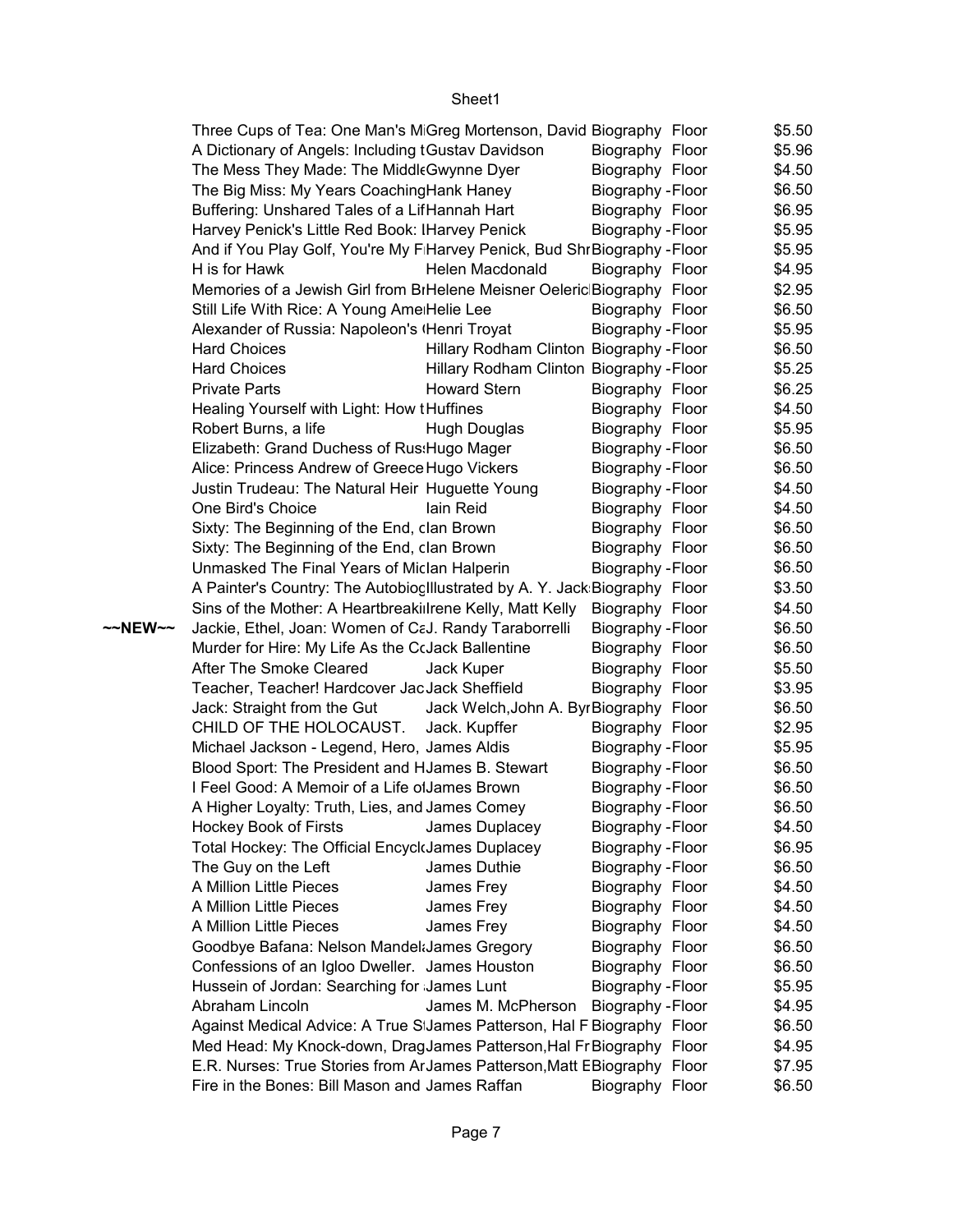| Beijing Confidential: A Tale of CorJan Wong                  |                                         | Biography Floor          |                                | \$5.95 |
|--------------------------------------------------------------|-----------------------------------------|--------------------------|--------------------------------|--------|
| My Life So Far                                               | Jane Fonda                              | Biography Floor          |                                | \$5.95 |
| Agatha Christie: A Biography                                 | Janet Morgan                            | Biography B4             |                                | \$4.50 |
| Window Seat: Rush-Hour StoriesJanhavi <sub>v</sub> Acharekar |                                         | Biography Floor          |                                | \$4.50 |
| If I Knew Then: Finding wisdom in Jann Arden                 |                                         | Biography Floor          |                                | \$6.95 |
| Anchorboy                                                    | Jay Onrait                              | Biography - Floor        |                                | \$5.50 |
| Anchorboy                                                    | Jay Onrait                              | Biography - Floor        |                                | \$5.50 |
| A Stolen Life: A Memoir                                      | Jaycee Dugard                           | Biography Floor          |                                | \$5.50 |
| A Stolen Life: A Memoir                                      | Jaycee Dugard                           | Biography Floor          |                                | \$5.50 |
| My Stories, My Times                                         | Jean Chretien                           | Biography - Floor        |                                | \$5.95 |
| My Years as Prime Minister (Ron Jean Chretien                |                                         | Biography - Floor        |                                | \$6.25 |
| Becoming Human                                               | Jean Vanier                             | Biography Floor          |                                | \$4.50 |
| Lace Up: A History of Skates in C Jean-marie Leduc           |                                         |                          | <b>Biography - Board Books</b> | \$4.50 |
| Half Broke Horses: A True-Life NoJeannette Walls             |                                         | Biography Floor          |                                | \$5.95 |
| Half Broke Horses: A True-Life NoJeannette Walls             |                                         | Biography Floor          |                                | \$5.95 |
| Half Broke Horses: A True-Life NoJeannette Walls             |                                         |                          | Biography Customer rec         | \$5.95 |
| The Glass Castle: A Memoir                                   | Jeannette Walls                         |                          | Biography Customer rec         | \$5.95 |
| The Glass Castle: A Memoir                                   | Jeannette Walls                         |                          | Biography Customer rec \$5.95  |        |
| The Silver Star: A Novel                                     | Jeannette Walls                         |                          |                                | \$6.50 |
| Never a Dull Moment                                          |                                         | Biography Floor          |                                |        |
|                                                              | Jeanniot, Pierre J.                     | Biography Floor          |                                | \$4.50 |
| True Crimes and Misdemeanors: Jeffrey Toobin                 |                                         | Biography - Floor        |                                | \$6.95 |
| A Beautiful, Terrible Thing: A MenJen Waite                  |                                         | Biography Floor          |                                | \$4.50 |
| Blackbird: A Childhood Lost and FJennifer Lauck              |                                         | Biography Floor          |                                | \$5.95 |
| <b>Still Waters</b>                                          | Jennifer Lauck                          | Biography Floor          |                                | \$6.50 |
| The Woman Who Fell from the SIJennifer Steil                 |                                         | Biography Floor          |                                | \$4.50 |
| Furiously Happy: A Funny Book AJenny Lawson                  |                                         | Biography Floor          |                                | \$6.50 |
| Let's Pretend This Never Happendenny Lawson                  |                                         | Biography Floor          |                                | \$6.50 |
| Start the Fire: How I Began A FooJeremiah Tower              |                                         | Biography Floor          |                                | \$5.50 |
| Ringmaster!                                                  | Jerry Springer, Laura McBiography Floor |                          |                                | \$6.50 |
| Open Book                                                    | Jessica Simpson                         | Biography Floor          |                                | \$6.95 |
| My War Criminal: Personal EncouJessica Stern                 |                                         | Biography Floor          |                                | \$6.95 |
| Storming the Castle: The World o Jill Downie                 |                                         | Biography - Floor        |                                | \$6.50 |
| Long Ride On A Hobby-horse MeiJim Coleman                    |                                         | Biography - Floor        |                                | \$2.68 |
| A Salty Piece of Land                                        | <b>Jimmy Buffett</b>                    | Biography - Floor        |                                | \$3.95 |
| White House Diary                                            | Jimmy Carter                            | Biography - Floor        |                                | \$6.95 |
| Walk to Beautiful   Softcover                                | Jimmy Wayne                             | <b>Biography - Floor</b> |                                | \$5.50 |
| For the Music: The Vince Gill Stor Jo Sgammato               |                                         | Biography - Floor        |                                | \$3.95 |
| Sandra Day O'Connor: How the F Joan Biskupic                 |                                         | Biography Floor          |                                | \$4.50 |
| Promise Me, Dad: A Year of HopeJoe Biden                     |                                         | Biography - Floor        |                                | \$4.50 |
| Time Zones: A Journalist in the WJoe Schlesinger             |                                         | Biography Floor          |                                | \$6.50 |
| Touching the Void: The True Stor Joe Simpson                 |                                         | Biography Floor          |                                | \$4.50 |
| In Real Life: My Journey to a Pixe Joey Graceffa             |                                         | Biography Floor          |                                | \$5.50 |
| The Education of a Coroner: LessJohn Bateson                 |                                         | Biography Floor          |                                | \$6.50 |
| Midnight in the Garden of Good a John Berendt                |                                         | Biography Floor          |                                | \$4.50 |
| The Room Where It Happened: AJohn Bolton                     |                                         | Biography - Floor        |                                | \$6.95 |
| The Room Where It Happened: AJohn Bolton                     |                                         | Biography - Floor        |                                | \$6.95 |
| Sir John's Echo: The Voice for a SJohn Boyko                 |                                         | Biography Floor          |                                | \$3.25 |
| So Anyway                                                    | John Cleese                             | Biography Floor          |                                | \$5.95 |
| Thunder and Lightning                                        | John FERGUSON                           | Biography - Floor        |                                | \$6.50 |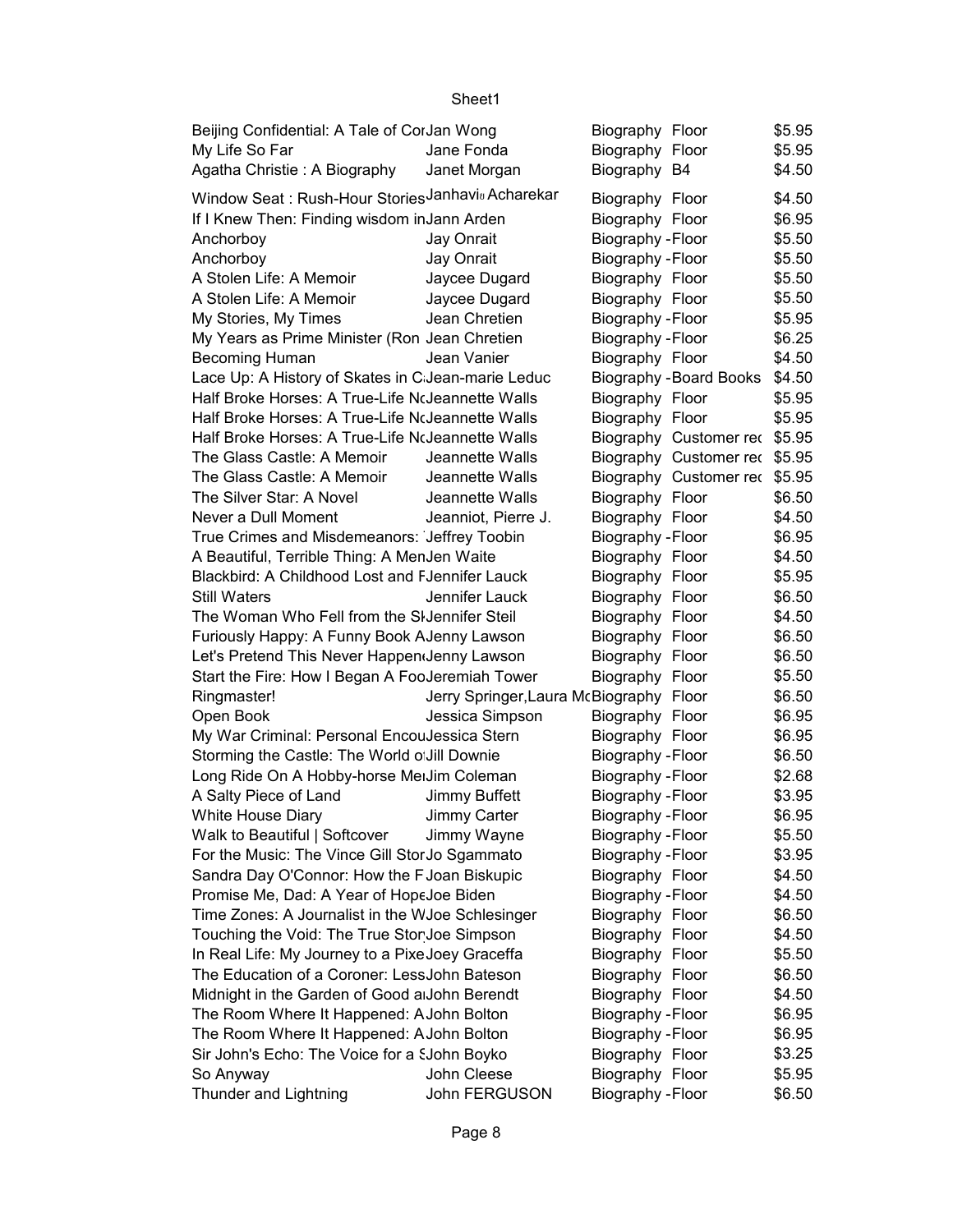| Jacqueline Bouvier: An Intimate MJohn H. Davis<br>Biography - Floor<br>Stephen Harper<br>John Ibbitson<br>Biography - Floor<br>\$6.50<br>The Imaginary Girlfriend.<br>John IRVING<br>Biography Floor<br>\$4.50<br>John Heney & Son: The Canadiar John J. Heney<br>Biography Floor<br>\$5.50<br>Dame Edna Everage and the RiseJohn Lahr<br>Biography Floor<br>\$5.95<br>The Pigeon Tunnel: Stories from IJohn le Carr51<br>\$6.50<br>Biography Floor<br>The Pigeon Tunnel: Stories from IJohn le Carrsa<br>Biography B1<br>\$6.50<br>Maestros and Their Music: The ArJohn Mauceri<br>Biography Floor<br>\$6.50<br><b>SEAN CONNERY</b><br>John Parker<br>Biography Floor<br>\$6.50<br>Johnny Cash: The Autobiography Johnny Cash<br>Biography - Floor<br>\$3.95<br>Biography B4<br>\$6.50<br>Gaga<br>Johnny Morgan<br>Into the Wild<br>Biography Customer rec \$5.95<br>Jon Krakauer<br>Into the Wild<br>Jon Krakauer<br>Biography Customer rec \$5.50<br>Into Thin Air: A Personal Account Jon Krakauer<br>Biography Customer rec \$5.95<br>Where Men Win Glory: The Odys: Jon Krakauer<br>Biography Floor<br>\$5.95<br>They Called Him Wild Bill: The Lif Joseph G. Rosa<br>Biography Floor<br>\$4.95<br>Baseballs Great Moments: 1983 EJoseph Reichler<br>Biography - Floor<br>\$6.50<br>The Pictorial History of Hockey Joseph Romain, James Biography - Floor<br>~~NEW~~<br>\$6.50<br>God Sleeps in Rwanda: A Journe Joseph Sebarenzi<br>Biography Floor<br>\$4.50<br>~~NEW~~<br>Visions of America: Photographin(JOSEPH SOHM<br>Biography - B4<br>\$6.95<br>We Should Hang Out Sometime: Josh Sundquist<br>Biography Floor<br>\$5.95<br>No Visible Horizon: Surviving the 'Joshua Cooper Ramo<br>Biography - Floor<br>\$5.50<br>Just Call Me Eva, The Story of an Joyce M. Kennedy<br>Biography Floor<br>\$4.95<br>Dr. Judith Orloff's Guide to Intuitiv Judith Orloff<br>Biography Floor<br>\$5.50<br>The Man in the Red Coat<br>Biography Floor<br>\$6.50<br>Julian Barnes<br>Home Work: A Memoir of My Holl Julie Andrews<br>Biography Floor<br>\$6.95<br>Home: A Memoir of My Early Yea Julie Andrews<br>Biography Floor<br>\$6.50<br>\$4.25<br>That's Another Story<br>Biography Floor<br>Julie Walters<br>Twelve Weeks in Spring: The Inst June Callwood<br>Biography Floor<br>\$4.95<br>Common Ground<br>Biography - Floor<br>\$6.50<br>Justin Trudeau<br>Common Ground<br>Justin Trudeau<br>Biography - Floor<br>\$6.50<br>Tournament of Shadows: The GreKarl E. Meyer, Shareen IBiography Floor<br>\$5.95<br>A Man in Love: My Struggle: 2 (KrKarl Ove Knausgaard<br>Biography Floor<br>\$4.50<br>The Making of the African Queen Katharine Hepburn<br>\$4.50<br>Biography Floor<br>\$5.50<br>Paris: A Love Story<br>Kati Marton<br>Biography Floor<br>The Best Advice I Ever Got: Less Katie Couric<br>\$6.50<br>Biography Floor<br>Unbelievable: My Front-Row SeatKaty Tur<br>Biography - Floor<br>\$4.95<br>Travels with Stanley: The Keeper: Keepers of the Cup Sta Biography - Floor<br>\$3.95<br>Encyclopedia of jazz and blues<br>Keith Shadwick<br>Biography - Floor<br>\$7.50<br>The Middle Place<br>Kelly Corrigan<br>Biography Floor<br>\$4.50<br>Wondrous Strange: The Life and Kevin Bazzana<br>Biography Floor<br>\$4.50<br>Edgar Cayce on the Akashic ReckKevin J. Todeschi<br>Biography Floor<br>\$4.50<br>Watching the Door: Drinking Up, (Kevin Myers<br>Biography Floor<br>\$4.50<br>Stephen Hawking: A Quest For TIKitty Ferguson<br>Biography Floor<br>\$3.95<br>Oprah: A Biography<br><b>Kitty Kelley</b><br>Biography Floor<br>\$6.50 | ~~NEW~~ |                                                | The Longest Trip Home: A MemoiJohn Grogan | Biography Floor | \$6.50 |
|---------------------------------------------------------------------------------------------------------------------------------------------------------------------------------------------------------------------------------------------------------------------------------------------------------------------------------------------------------------------------------------------------------------------------------------------------------------------------------------------------------------------------------------------------------------------------------------------------------------------------------------------------------------------------------------------------------------------------------------------------------------------------------------------------------------------------------------------------------------------------------------------------------------------------------------------------------------------------------------------------------------------------------------------------------------------------------------------------------------------------------------------------------------------------------------------------------------------------------------------------------------------------------------------------------------------------------------------------------------------------------------------------------------------------------------------------------------------------------------------------------------------------------------------------------------------------------------------------------------------------------------------------------------------------------------------------------------------------------------------------------------------------------------------------------------------------------------------------------------------------------------------------------------------------------------------------------------------------------------------------------------------------------------------------------------------------------------------------------------------------------------------------------------------------------------------------------------------------------------------------------------------------------------------------------------------------------------------------------------------------------------------------------------------------------------------------------------------------------------------------------------------------------------------------------------------------------------------------------------------------------------------------------------------------------------------------------------------------------------------------------------------------------------------------------------------------------------------------------------------------------------------------------------------------------------------------------------------------------------------------------------------------------------------------------------------------------------------------------------------------------------------------------------------------------------------------------------------------------------------------------------------------------------------------------------------------------------------------------------------------------------------------------------------------------------------------------------------------------------------------------------------------------------------------------------------------|---------|------------------------------------------------|-------------------------------------------|-----------------|--------|
|                                                                                                                                                                                                                                                                                                                                                                                                                                                                                                                                                                                                                                                                                                                                                                                                                                                                                                                                                                                                                                                                                                                                                                                                                                                                                                                                                                                                                                                                                                                                                                                                                                                                                                                                                                                                                                                                                                                                                                                                                                                                                                                                                                                                                                                                                                                                                                                                                                                                                                                                                                                                                                                                                                                                                                                                                                                                                                                                                                                                                                                                                                                                                                                                                                                                                                                                                                                                                                                                                                                                                                           |         |                                                |                                           |                 | \$6.95 |
|                                                                                                                                                                                                                                                                                                                                                                                                                                                                                                                                                                                                                                                                                                                                                                                                                                                                                                                                                                                                                                                                                                                                                                                                                                                                                                                                                                                                                                                                                                                                                                                                                                                                                                                                                                                                                                                                                                                                                                                                                                                                                                                                                                                                                                                                                                                                                                                                                                                                                                                                                                                                                                                                                                                                                                                                                                                                                                                                                                                                                                                                                                                                                                                                                                                                                                                                                                                                                                                                                                                                                                           |         |                                                |                                           |                 |        |
|                                                                                                                                                                                                                                                                                                                                                                                                                                                                                                                                                                                                                                                                                                                                                                                                                                                                                                                                                                                                                                                                                                                                                                                                                                                                                                                                                                                                                                                                                                                                                                                                                                                                                                                                                                                                                                                                                                                                                                                                                                                                                                                                                                                                                                                                                                                                                                                                                                                                                                                                                                                                                                                                                                                                                                                                                                                                                                                                                                                                                                                                                                                                                                                                                                                                                                                                                                                                                                                                                                                                                                           |         |                                                |                                           |                 |        |
|                                                                                                                                                                                                                                                                                                                                                                                                                                                                                                                                                                                                                                                                                                                                                                                                                                                                                                                                                                                                                                                                                                                                                                                                                                                                                                                                                                                                                                                                                                                                                                                                                                                                                                                                                                                                                                                                                                                                                                                                                                                                                                                                                                                                                                                                                                                                                                                                                                                                                                                                                                                                                                                                                                                                                                                                                                                                                                                                                                                                                                                                                                                                                                                                                                                                                                                                                                                                                                                                                                                                                                           |         |                                                |                                           |                 |        |
|                                                                                                                                                                                                                                                                                                                                                                                                                                                                                                                                                                                                                                                                                                                                                                                                                                                                                                                                                                                                                                                                                                                                                                                                                                                                                                                                                                                                                                                                                                                                                                                                                                                                                                                                                                                                                                                                                                                                                                                                                                                                                                                                                                                                                                                                                                                                                                                                                                                                                                                                                                                                                                                                                                                                                                                                                                                                                                                                                                                                                                                                                                                                                                                                                                                                                                                                                                                                                                                                                                                                                                           |         |                                                |                                           |                 |        |
|                                                                                                                                                                                                                                                                                                                                                                                                                                                                                                                                                                                                                                                                                                                                                                                                                                                                                                                                                                                                                                                                                                                                                                                                                                                                                                                                                                                                                                                                                                                                                                                                                                                                                                                                                                                                                                                                                                                                                                                                                                                                                                                                                                                                                                                                                                                                                                                                                                                                                                                                                                                                                                                                                                                                                                                                                                                                                                                                                                                                                                                                                                                                                                                                                                                                                                                                                                                                                                                                                                                                                                           |         |                                                |                                           |                 |        |
|                                                                                                                                                                                                                                                                                                                                                                                                                                                                                                                                                                                                                                                                                                                                                                                                                                                                                                                                                                                                                                                                                                                                                                                                                                                                                                                                                                                                                                                                                                                                                                                                                                                                                                                                                                                                                                                                                                                                                                                                                                                                                                                                                                                                                                                                                                                                                                                                                                                                                                                                                                                                                                                                                                                                                                                                                                                                                                                                                                                                                                                                                                                                                                                                                                                                                                                                                                                                                                                                                                                                                                           |         |                                                |                                           |                 |        |
|                                                                                                                                                                                                                                                                                                                                                                                                                                                                                                                                                                                                                                                                                                                                                                                                                                                                                                                                                                                                                                                                                                                                                                                                                                                                                                                                                                                                                                                                                                                                                                                                                                                                                                                                                                                                                                                                                                                                                                                                                                                                                                                                                                                                                                                                                                                                                                                                                                                                                                                                                                                                                                                                                                                                                                                                                                                                                                                                                                                                                                                                                                                                                                                                                                                                                                                                                                                                                                                                                                                                                                           |         |                                                |                                           |                 |        |
|                                                                                                                                                                                                                                                                                                                                                                                                                                                                                                                                                                                                                                                                                                                                                                                                                                                                                                                                                                                                                                                                                                                                                                                                                                                                                                                                                                                                                                                                                                                                                                                                                                                                                                                                                                                                                                                                                                                                                                                                                                                                                                                                                                                                                                                                                                                                                                                                                                                                                                                                                                                                                                                                                                                                                                                                                                                                                                                                                                                                                                                                                                                                                                                                                                                                                                                                                                                                                                                                                                                                                                           |         |                                                |                                           |                 |        |
|                                                                                                                                                                                                                                                                                                                                                                                                                                                                                                                                                                                                                                                                                                                                                                                                                                                                                                                                                                                                                                                                                                                                                                                                                                                                                                                                                                                                                                                                                                                                                                                                                                                                                                                                                                                                                                                                                                                                                                                                                                                                                                                                                                                                                                                                                                                                                                                                                                                                                                                                                                                                                                                                                                                                                                                                                                                                                                                                                                                                                                                                                                                                                                                                                                                                                                                                                                                                                                                                                                                                                                           |         |                                                |                                           |                 |        |
|                                                                                                                                                                                                                                                                                                                                                                                                                                                                                                                                                                                                                                                                                                                                                                                                                                                                                                                                                                                                                                                                                                                                                                                                                                                                                                                                                                                                                                                                                                                                                                                                                                                                                                                                                                                                                                                                                                                                                                                                                                                                                                                                                                                                                                                                                                                                                                                                                                                                                                                                                                                                                                                                                                                                                                                                                                                                                                                                                                                                                                                                                                                                                                                                                                                                                                                                                                                                                                                                                                                                                                           |         |                                                |                                           |                 |        |
|                                                                                                                                                                                                                                                                                                                                                                                                                                                                                                                                                                                                                                                                                                                                                                                                                                                                                                                                                                                                                                                                                                                                                                                                                                                                                                                                                                                                                                                                                                                                                                                                                                                                                                                                                                                                                                                                                                                                                                                                                                                                                                                                                                                                                                                                                                                                                                                                                                                                                                                                                                                                                                                                                                                                                                                                                                                                                                                                                                                                                                                                                                                                                                                                                                                                                                                                                                                                                                                                                                                                                                           |         |                                                |                                           |                 |        |
|                                                                                                                                                                                                                                                                                                                                                                                                                                                                                                                                                                                                                                                                                                                                                                                                                                                                                                                                                                                                                                                                                                                                                                                                                                                                                                                                                                                                                                                                                                                                                                                                                                                                                                                                                                                                                                                                                                                                                                                                                                                                                                                                                                                                                                                                                                                                                                                                                                                                                                                                                                                                                                                                                                                                                                                                                                                                                                                                                                                                                                                                                                                                                                                                                                                                                                                                                                                                                                                                                                                                                                           |         |                                                |                                           |                 |        |
|                                                                                                                                                                                                                                                                                                                                                                                                                                                                                                                                                                                                                                                                                                                                                                                                                                                                                                                                                                                                                                                                                                                                                                                                                                                                                                                                                                                                                                                                                                                                                                                                                                                                                                                                                                                                                                                                                                                                                                                                                                                                                                                                                                                                                                                                                                                                                                                                                                                                                                                                                                                                                                                                                                                                                                                                                                                                                                                                                                                                                                                                                                                                                                                                                                                                                                                                                                                                                                                                                                                                                                           |         |                                                |                                           |                 |        |
|                                                                                                                                                                                                                                                                                                                                                                                                                                                                                                                                                                                                                                                                                                                                                                                                                                                                                                                                                                                                                                                                                                                                                                                                                                                                                                                                                                                                                                                                                                                                                                                                                                                                                                                                                                                                                                                                                                                                                                                                                                                                                                                                                                                                                                                                                                                                                                                                                                                                                                                                                                                                                                                                                                                                                                                                                                                                                                                                                                                                                                                                                                                                                                                                                                                                                                                                                                                                                                                                                                                                                                           |         |                                                |                                           |                 |        |
|                                                                                                                                                                                                                                                                                                                                                                                                                                                                                                                                                                                                                                                                                                                                                                                                                                                                                                                                                                                                                                                                                                                                                                                                                                                                                                                                                                                                                                                                                                                                                                                                                                                                                                                                                                                                                                                                                                                                                                                                                                                                                                                                                                                                                                                                                                                                                                                                                                                                                                                                                                                                                                                                                                                                                                                                                                                                                                                                                                                                                                                                                                                                                                                                                                                                                                                                                                                                                                                                                                                                                                           |         |                                                |                                           |                 |        |
|                                                                                                                                                                                                                                                                                                                                                                                                                                                                                                                                                                                                                                                                                                                                                                                                                                                                                                                                                                                                                                                                                                                                                                                                                                                                                                                                                                                                                                                                                                                                                                                                                                                                                                                                                                                                                                                                                                                                                                                                                                                                                                                                                                                                                                                                                                                                                                                                                                                                                                                                                                                                                                                                                                                                                                                                                                                                                                                                                                                                                                                                                                                                                                                                                                                                                                                                                                                                                                                                                                                                                                           |         |                                                |                                           |                 |        |
|                                                                                                                                                                                                                                                                                                                                                                                                                                                                                                                                                                                                                                                                                                                                                                                                                                                                                                                                                                                                                                                                                                                                                                                                                                                                                                                                                                                                                                                                                                                                                                                                                                                                                                                                                                                                                                                                                                                                                                                                                                                                                                                                                                                                                                                                                                                                                                                                                                                                                                                                                                                                                                                                                                                                                                                                                                                                                                                                                                                                                                                                                                                                                                                                                                                                                                                                                                                                                                                                                                                                                                           |         |                                                |                                           |                 |        |
|                                                                                                                                                                                                                                                                                                                                                                                                                                                                                                                                                                                                                                                                                                                                                                                                                                                                                                                                                                                                                                                                                                                                                                                                                                                                                                                                                                                                                                                                                                                                                                                                                                                                                                                                                                                                                                                                                                                                                                                                                                                                                                                                                                                                                                                                                                                                                                                                                                                                                                                                                                                                                                                                                                                                                                                                                                                                                                                                                                                                                                                                                                                                                                                                                                                                                                                                                                                                                                                                                                                                                                           |         |                                                |                                           |                 |        |
|                                                                                                                                                                                                                                                                                                                                                                                                                                                                                                                                                                                                                                                                                                                                                                                                                                                                                                                                                                                                                                                                                                                                                                                                                                                                                                                                                                                                                                                                                                                                                                                                                                                                                                                                                                                                                                                                                                                                                                                                                                                                                                                                                                                                                                                                                                                                                                                                                                                                                                                                                                                                                                                                                                                                                                                                                                                                                                                                                                                                                                                                                                                                                                                                                                                                                                                                                                                                                                                                                                                                                                           |         |                                                |                                           |                 |        |
|                                                                                                                                                                                                                                                                                                                                                                                                                                                                                                                                                                                                                                                                                                                                                                                                                                                                                                                                                                                                                                                                                                                                                                                                                                                                                                                                                                                                                                                                                                                                                                                                                                                                                                                                                                                                                                                                                                                                                                                                                                                                                                                                                                                                                                                                                                                                                                                                                                                                                                                                                                                                                                                                                                                                                                                                                                                                                                                                                                                                                                                                                                                                                                                                                                                                                                                                                                                                                                                                                                                                                                           |         |                                                |                                           |                 |        |
|                                                                                                                                                                                                                                                                                                                                                                                                                                                                                                                                                                                                                                                                                                                                                                                                                                                                                                                                                                                                                                                                                                                                                                                                                                                                                                                                                                                                                                                                                                                                                                                                                                                                                                                                                                                                                                                                                                                                                                                                                                                                                                                                                                                                                                                                                                                                                                                                                                                                                                                                                                                                                                                                                                                                                                                                                                                                                                                                                                                                                                                                                                                                                                                                                                                                                                                                                                                                                                                                                                                                                                           |         |                                                |                                           |                 |        |
|                                                                                                                                                                                                                                                                                                                                                                                                                                                                                                                                                                                                                                                                                                                                                                                                                                                                                                                                                                                                                                                                                                                                                                                                                                                                                                                                                                                                                                                                                                                                                                                                                                                                                                                                                                                                                                                                                                                                                                                                                                                                                                                                                                                                                                                                                                                                                                                                                                                                                                                                                                                                                                                                                                                                                                                                                                                                                                                                                                                                                                                                                                                                                                                                                                                                                                                                                                                                                                                                                                                                                                           |         |                                                |                                           |                 |        |
|                                                                                                                                                                                                                                                                                                                                                                                                                                                                                                                                                                                                                                                                                                                                                                                                                                                                                                                                                                                                                                                                                                                                                                                                                                                                                                                                                                                                                                                                                                                                                                                                                                                                                                                                                                                                                                                                                                                                                                                                                                                                                                                                                                                                                                                                                                                                                                                                                                                                                                                                                                                                                                                                                                                                                                                                                                                                                                                                                                                                                                                                                                                                                                                                                                                                                                                                                                                                                                                                                                                                                                           |         |                                                |                                           |                 |        |
|                                                                                                                                                                                                                                                                                                                                                                                                                                                                                                                                                                                                                                                                                                                                                                                                                                                                                                                                                                                                                                                                                                                                                                                                                                                                                                                                                                                                                                                                                                                                                                                                                                                                                                                                                                                                                                                                                                                                                                                                                                                                                                                                                                                                                                                                                                                                                                                                                                                                                                                                                                                                                                                                                                                                                                                                                                                                                                                                                                                                                                                                                                                                                                                                                                                                                                                                                                                                                                                                                                                                                                           |         |                                                |                                           |                 |        |
|                                                                                                                                                                                                                                                                                                                                                                                                                                                                                                                                                                                                                                                                                                                                                                                                                                                                                                                                                                                                                                                                                                                                                                                                                                                                                                                                                                                                                                                                                                                                                                                                                                                                                                                                                                                                                                                                                                                                                                                                                                                                                                                                                                                                                                                                                                                                                                                                                                                                                                                                                                                                                                                                                                                                                                                                                                                                                                                                                                                                                                                                                                                                                                                                                                                                                                                                                                                                                                                                                                                                                                           |         |                                                |                                           |                 |        |
|                                                                                                                                                                                                                                                                                                                                                                                                                                                                                                                                                                                                                                                                                                                                                                                                                                                                                                                                                                                                                                                                                                                                                                                                                                                                                                                                                                                                                                                                                                                                                                                                                                                                                                                                                                                                                                                                                                                                                                                                                                                                                                                                                                                                                                                                                                                                                                                                                                                                                                                                                                                                                                                                                                                                                                                                                                                                                                                                                                                                                                                                                                                                                                                                                                                                                                                                                                                                                                                                                                                                                                           |         |                                                |                                           |                 |        |
|                                                                                                                                                                                                                                                                                                                                                                                                                                                                                                                                                                                                                                                                                                                                                                                                                                                                                                                                                                                                                                                                                                                                                                                                                                                                                                                                                                                                                                                                                                                                                                                                                                                                                                                                                                                                                                                                                                                                                                                                                                                                                                                                                                                                                                                                                                                                                                                                                                                                                                                                                                                                                                                                                                                                                                                                                                                                                                                                                                                                                                                                                                                                                                                                                                                                                                                                                                                                                                                                                                                                                                           |         |                                                |                                           |                 |        |
|                                                                                                                                                                                                                                                                                                                                                                                                                                                                                                                                                                                                                                                                                                                                                                                                                                                                                                                                                                                                                                                                                                                                                                                                                                                                                                                                                                                                                                                                                                                                                                                                                                                                                                                                                                                                                                                                                                                                                                                                                                                                                                                                                                                                                                                                                                                                                                                                                                                                                                                                                                                                                                                                                                                                                                                                                                                                                                                                                                                                                                                                                                                                                                                                                                                                                                                                                                                                                                                                                                                                                                           |         |                                                |                                           |                 |        |
|                                                                                                                                                                                                                                                                                                                                                                                                                                                                                                                                                                                                                                                                                                                                                                                                                                                                                                                                                                                                                                                                                                                                                                                                                                                                                                                                                                                                                                                                                                                                                                                                                                                                                                                                                                                                                                                                                                                                                                                                                                                                                                                                                                                                                                                                                                                                                                                                                                                                                                                                                                                                                                                                                                                                                                                                                                                                                                                                                                                                                                                                                                                                                                                                                                                                                                                                                                                                                                                                                                                                                                           |         |                                                |                                           |                 |        |
|                                                                                                                                                                                                                                                                                                                                                                                                                                                                                                                                                                                                                                                                                                                                                                                                                                                                                                                                                                                                                                                                                                                                                                                                                                                                                                                                                                                                                                                                                                                                                                                                                                                                                                                                                                                                                                                                                                                                                                                                                                                                                                                                                                                                                                                                                                                                                                                                                                                                                                                                                                                                                                                                                                                                                                                                                                                                                                                                                                                                                                                                                                                                                                                                                                                                                                                                                                                                                                                                                                                                                                           |         |                                                |                                           |                 |        |
|                                                                                                                                                                                                                                                                                                                                                                                                                                                                                                                                                                                                                                                                                                                                                                                                                                                                                                                                                                                                                                                                                                                                                                                                                                                                                                                                                                                                                                                                                                                                                                                                                                                                                                                                                                                                                                                                                                                                                                                                                                                                                                                                                                                                                                                                                                                                                                                                                                                                                                                                                                                                                                                                                                                                                                                                                                                                                                                                                                                                                                                                                                                                                                                                                                                                                                                                                                                                                                                                                                                                                                           |         |                                                |                                           |                 |        |
|                                                                                                                                                                                                                                                                                                                                                                                                                                                                                                                                                                                                                                                                                                                                                                                                                                                                                                                                                                                                                                                                                                                                                                                                                                                                                                                                                                                                                                                                                                                                                                                                                                                                                                                                                                                                                                                                                                                                                                                                                                                                                                                                                                                                                                                                                                                                                                                                                                                                                                                                                                                                                                                                                                                                                                                                                                                                                                                                                                                                                                                                                                                                                                                                                                                                                                                                                                                                                                                                                                                                                                           |         |                                                |                                           |                 |        |
|                                                                                                                                                                                                                                                                                                                                                                                                                                                                                                                                                                                                                                                                                                                                                                                                                                                                                                                                                                                                                                                                                                                                                                                                                                                                                                                                                                                                                                                                                                                                                                                                                                                                                                                                                                                                                                                                                                                                                                                                                                                                                                                                                                                                                                                                                                                                                                                                                                                                                                                                                                                                                                                                                                                                                                                                                                                                                                                                                                                                                                                                                                                                                                                                                                                                                                                                                                                                                                                                                                                                                                           |         |                                                |                                           |                 |        |
|                                                                                                                                                                                                                                                                                                                                                                                                                                                                                                                                                                                                                                                                                                                                                                                                                                                                                                                                                                                                                                                                                                                                                                                                                                                                                                                                                                                                                                                                                                                                                                                                                                                                                                                                                                                                                                                                                                                                                                                                                                                                                                                                                                                                                                                                                                                                                                                                                                                                                                                                                                                                                                                                                                                                                                                                                                                                                                                                                                                                                                                                                                                                                                                                                                                                                                                                                                                                                                                                                                                                                                           |         |                                                |                                           |                 |        |
|                                                                                                                                                                                                                                                                                                                                                                                                                                                                                                                                                                                                                                                                                                                                                                                                                                                                                                                                                                                                                                                                                                                                                                                                                                                                                                                                                                                                                                                                                                                                                                                                                                                                                                                                                                                                                                                                                                                                                                                                                                                                                                                                                                                                                                                                                                                                                                                                                                                                                                                                                                                                                                                                                                                                                                                                                                                                                                                                                                                                                                                                                                                                                                                                                                                                                                                                                                                                                                                                                                                                                                           |         |                                                |                                           |                 |        |
|                                                                                                                                                                                                                                                                                                                                                                                                                                                                                                                                                                                                                                                                                                                                                                                                                                                                                                                                                                                                                                                                                                                                                                                                                                                                                                                                                                                                                                                                                                                                                                                                                                                                                                                                                                                                                                                                                                                                                                                                                                                                                                                                                                                                                                                                                                                                                                                                                                                                                                                                                                                                                                                                                                                                                                                                                                                                                                                                                                                                                                                                                                                                                                                                                                                                                                                                                                                                                                                                                                                                                                           |         |                                                |                                           |                 |        |
|                                                                                                                                                                                                                                                                                                                                                                                                                                                                                                                                                                                                                                                                                                                                                                                                                                                                                                                                                                                                                                                                                                                                                                                                                                                                                                                                                                                                                                                                                                                                                                                                                                                                                                                                                                                                                                                                                                                                                                                                                                                                                                                                                                                                                                                                                                                                                                                                                                                                                                                                                                                                                                                                                                                                                                                                                                                                                                                                                                                                                                                                                                                                                                                                                                                                                                                                                                                                                                                                                                                                                                           |         |                                                |                                           |                 |        |
|                                                                                                                                                                                                                                                                                                                                                                                                                                                                                                                                                                                                                                                                                                                                                                                                                                                                                                                                                                                                                                                                                                                                                                                                                                                                                                                                                                                                                                                                                                                                                                                                                                                                                                                                                                                                                                                                                                                                                                                                                                                                                                                                                                                                                                                                                                                                                                                                                                                                                                                                                                                                                                                                                                                                                                                                                                                                                                                                                                                                                                                                                                                                                                                                                                                                                                                                                                                                                                                                                                                                                                           |         |                                                |                                           |                 |        |
|                                                                                                                                                                                                                                                                                                                                                                                                                                                                                                                                                                                                                                                                                                                                                                                                                                                                                                                                                                                                                                                                                                                                                                                                                                                                                                                                                                                                                                                                                                                                                                                                                                                                                                                                                                                                                                                                                                                                                                                                                                                                                                                                                                                                                                                                                                                                                                                                                                                                                                                                                                                                                                                                                                                                                                                                                                                                                                                                                                                                                                                                                                                                                                                                                                                                                                                                                                                                                                                                                                                                                                           |         |                                                |                                           |                 |        |
|                                                                                                                                                                                                                                                                                                                                                                                                                                                                                                                                                                                                                                                                                                                                                                                                                                                                                                                                                                                                                                                                                                                                                                                                                                                                                                                                                                                                                                                                                                                                                                                                                                                                                                                                                                                                                                                                                                                                                                                                                                                                                                                                                                                                                                                                                                                                                                                                                                                                                                                                                                                                                                                                                                                                                                                                                                                                                                                                                                                                                                                                                                                                                                                                                                                                                                                                                                                                                                                                                                                                                                           |         |                                                |                                           |                 |        |
|                                                                                                                                                                                                                                                                                                                                                                                                                                                                                                                                                                                                                                                                                                                                                                                                                                                                                                                                                                                                                                                                                                                                                                                                                                                                                                                                                                                                                                                                                                                                                                                                                                                                                                                                                                                                                                                                                                                                                                                                                                                                                                                                                                                                                                                                                                                                                                                                                                                                                                                                                                                                                                                                                                                                                                                                                                                                                                                                                                                                                                                                                                                                                                                                                                                                                                                                                                                                                                                                                                                                                                           |         |                                                |                                           |                 |        |
|                                                                                                                                                                                                                                                                                                                                                                                                                                                                                                                                                                                                                                                                                                                                                                                                                                                                                                                                                                                                                                                                                                                                                                                                                                                                                                                                                                                                                                                                                                                                                                                                                                                                                                                                                                                                                                                                                                                                                                                                                                                                                                                                                                                                                                                                                                                                                                                                                                                                                                                                                                                                                                                                                                                                                                                                                                                                                                                                                                                                                                                                                                                                                                                                                                                                                                                                                                                                                                                                                                                                                                           |         |                                                |                                           |                 |        |
|                                                                                                                                                                                                                                                                                                                                                                                                                                                                                                                                                                                                                                                                                                                                                                                                                                                                                                                                                                                                                                                                                                                                                                                                                                                                                                                                                                                                                                                                                                                                                                                                                                                                                                                                                                                                                                                                                                                                                                                                                                                                                                                                                                                                                                                                                                                                                                                                                                                                                                                                                                                                                                                                                                                                                                                                                                                                                                                                                                                                                                                                                                                                                                                                                                                                                                                                                                                                                                                                                                                                                                           |         |                                                |                                           |                 |        |
|                                                                                                                                                                                                                                                                                                                                                                                                                                                                                                                                                                                                                                                                                                                                                                                                                                                                                                                                                                                                                                                                                                                                                                                                                                                                                                                                                                                                                                                                                                                                                                                                                                                                                                                                                                                                                                                                                                                                                                                                                                                                                                                                                                                                                                                                                                                                                                                                                                                                                                                                                                                                                                                                                                                                                                                                                                                                                                                                                                                                                                                                                                                                                                                                                                                                                                                                                                                                                                                                                                                                                                           |         |                                                |                                           |                 |        |
| Biography - Floor                                                                                                                                                                                                                                                                                                                                                                                                                                                                                                                                                                                                                                                                                                                                                                                                                                                                                                                                                                                                                                                                                                                                                                                                                                                                                                                                                                                                                                                                                                                                                                                                                                                                                                                                                                                                                                                                                                                                                                                                                                                                                                                                                                                                                                                                                                                                                                                                                                                                                                                                                                                                                                                                                                                                                                                                                                                                                                                                                                                                                                                                                                                                                                                                                                                                                                                                                                                                                                                                                                                                                         |         |                                                |                                           |                 | \$6.50 |
| Yes, My Accent Is Real - and SonKunal Nayyar<br>Biography Floor<br>\$6.50                                                                                                                                                                                                                                                                                                                                                                                                                                                                                                                                                                                                                                                                                                                                                                                                                                                                                                                                                                                                                                                                                                                                                                                                                                                                                                                                                                                                                                                                                                                                                                                                                                                                                                                                                                                                                                                                                                                                                                                                                                                                                                                                                                                                                                                                                                                                                                                                                                                                                                                                                                                                                                                                                                                                                                                                                                                                                                                                                                                                                                                                                                                                                                                                                                                                                                                                                                                                                                                                                                 |         | The Family: The Real Story of the Kitty Kelley |                                           |                 |        |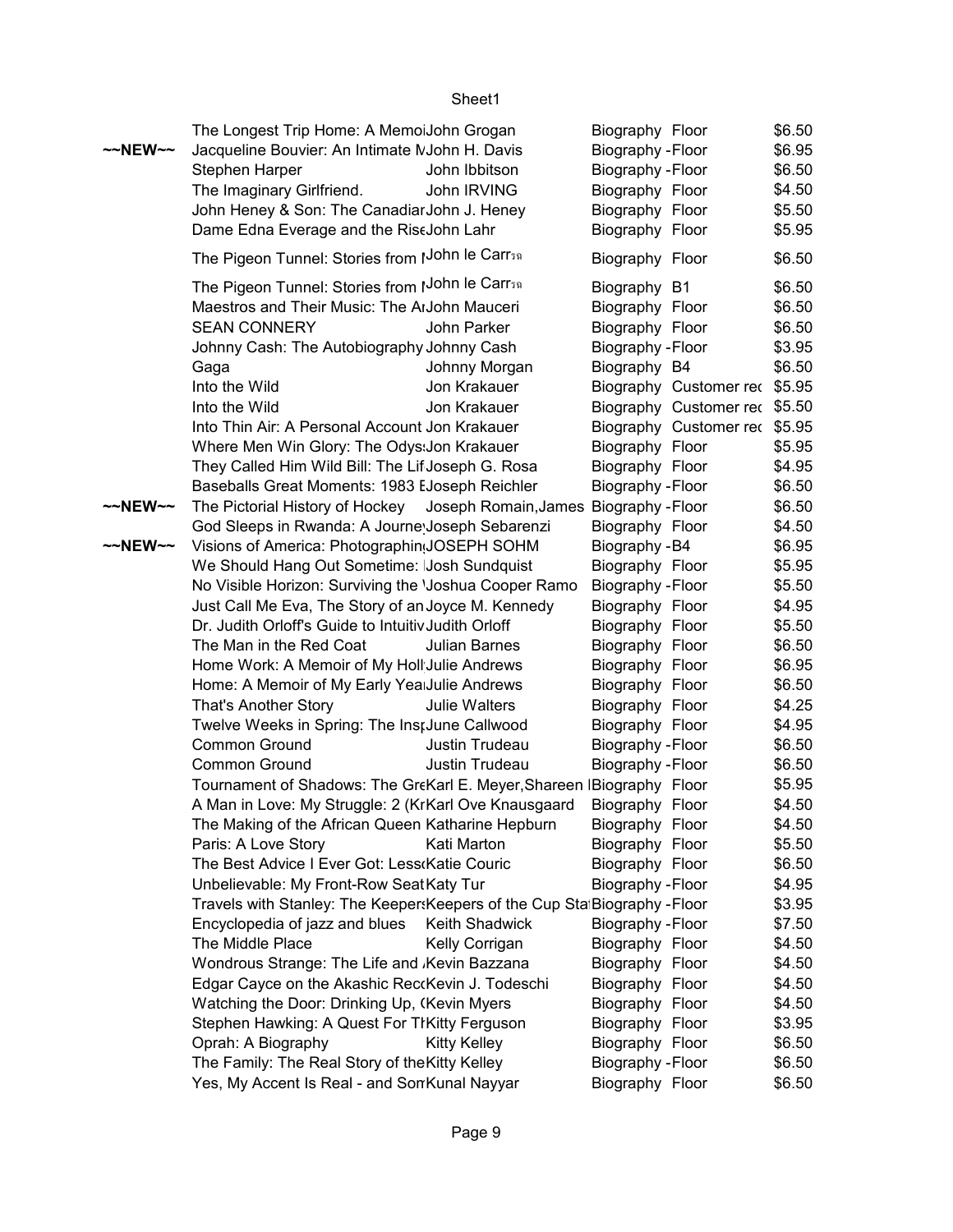| Kurt: Forcing the Edge                                                          | Kurt Browning, Neil Stev Biography - Floor |                          |                               | \$5.95 |
|---------------------------------------------------------------------------------|--------------------------------------------|--------------------------|-------------------------------|--------|
| Conspiracy of Fools: A True StoryKurt Eichenwald                                |                                            | Biography Floor          |                               | \$6.50 |
| Mulroney - the Making of the PrimL. Ian Macdonald                               |                                            | Biography - Floor        |                               | \$4.50 |
| Marcel Tabuteau: How Do You E>Laila Storch                                      |                                            | Biography Floor          |                               | \$6.50 |
| Lanny                                                                           | Lanny MacDonald                            | Biography - Floor        |                               | \$3.95 |
| Robinson for the Defense                                                        | Larry Robinson                             | Biography - Floor        |                               | \$6.50 |
| Seabiscuit: An American Legend Laura Hillenbrand                                |                                            | Biography Floor          |                               | \$3.95 |
| Home Cooking: A Writer in the KitLaurie Colwin                                  |                                            | Biography Floor          |                               | \$4.50 |
| Better Late Than Never: My Story Len Goodman                                    |                                            | Biography Floor          |                               | \$5.95 |
| Papa, My Father                                                                 | Leo F. Buscaglia                           | Biography Floor          |                               | \$3.95 |
| Stranger Music: Selected Poems Leonard Cohen                                    |                                            | Biography - Floor        |                               | \$5.95 |
| Will To Live: Les Stroud Relives TLes Stroud                                    |                                            | Biography Floor          |                               | \$4.95 |
| Will To Live: Les Stroud Relives TLes Stroud                                    |                                            | Biography Floor          |                               | \$4.95 |
| Are You Kidding Me?!: ChroniclesLesley Crewe                                    |                                            | Biography Floor          |                               | \$5.50 |
| A Broken Hallelujah: Rock and RcLiel Leibovitz                                  |                                            | Biography - Floor        |                               | \$6.95 |
| In Extremis: The Life and Death o Lindsey Hilsum                                |                                            | Biography Floor          |                               | \$6.50 |
| Who Is Alex Trebek?: A Biograph Lisa Rogak                                      |                                            |                          | Biography Customer rec        | \$6.50 |
| The Quiet Room: A Journey Out cLori Schiller, Amanda BeBiography Floor          |                                            |                          |                               | \$4.95 |
| One Day Closer: A Mother's QuesLorinda Stewart                                  |                                            | Biography Floor          |                               | \$4.50 |
| Personal Diary of Admiral the LordLouis Mountbatten Earl Biography Floor        |                                            |                          |                               | \$6.50 |
| Hannah Montana: Backstage Pas M. C. King                                        |                                            | Biography - Floor        |                               | \$4.50 |
| I've Got This Round: More Tales (Mamrie Hart                                    |                                            | Biography Floor          |                               | \$5.95 |
| You Deserve a Drink: Boozy Misa Mamrie Hart                                     |                                            | Biography Floor          |                               | \$4.25 |
| Nicholson: A Biography                                                          | Marc Eliot                                 | Biography Floor          |                               | \$4.50 |
| Lone Survivor: The Eyewitness A Marcus Luttrell                                 |                                            | Biography B5             |                               | \$6.50 |
| Remembering Weary                                                               | <b>Margaret Geddes</b>                     | Biography Floor          |                               | \$6.50 |
| <b>Below Stairs</b>                                                             | Margaret Powell                            | Biography Floor          |                               | \$4.50 |
| Climbing the Stairs: From Kitchen Margaret Powell                               |                                            | Biography Floor          |                               | \$4.50 |
| Changing My Mind                                                                | Margaret Trudeau                           | Biography Floor          |                               | \$6.50 |
| Changing My Mind                                                                | Margaret Trudeau                           | Biography Floor          |                               | \$5.25 |
| The Time Of Your Life: Choosing Margaret Trudeau                                |                                            | Biography Floor          |                               | \$5.50 |
|                                                                                 |                                            |                          |                               |        |
| A Life in Letters: Ann Landers' LetMargo Howard<br>Unravelled: Life as a Mother |                                            | Biography Floor          |                               | \$6.50 |
|                                                                                 | Maria Housden                              | Biography Floor          |                               | \$4.50 |
| The Meaning of Mariah Carey                                                     | Mariah Carey                               | Biography - Floor        |                               | \$6.95 |
| The Bite of Mango                                                               | Mariatu Kamara                             |                          | Biography Customer rec \$4.50 |        |
| Underground in Berlin: A Young VMarie Jalowicz Simon Biography Floor            |                                            |                          |                               | \$5.95 |
| How to Beat Trump: America's ToMark Halperin                                    |                                            | <b>Biography - Floor</b> |                               | \$4.95 |
| The King's Speech: How One MaiMark Logue, Peter ConiBiography - Floor           |                                            |                          |                               | \$4.50 |
| Wayne Gretzky: The Making of th Mark Messier                                    |                                            | Biography - Floor        |                               | \$5.95 |
| No One Wins Alone                                                               | Mark Messier, Jimmy RcBiography - Floor    |                          |                               | \$7.50 |
| No Easy Day: The Autobiography Mark Owen, Kevin Maur Biography Floor            |                                            |                          |                               | \$6.95 |
| The Philosopher and the Wolf                                                    | Mark Rowlands                              | Biography Floor          |                               | \$6.50 |
| Elmer McCurdy: The Misadventur Mark Svenvold                                    |                                            | Biography Floor          |                               | \$5.95 |
| Martin Luther King, Jr. (Penguin LMarshall Frady                                |                                            | <b>Biography - Floor</b> |                               | \$5.95 |
| Dog Man: An Uncommon Life on Martha Sherrill                                    |                                            | Biography Floor          |                               | \$6.50 |
| Joker Is Wild                                                                   | Martin Knelman                             | Biography Floor          |                               | \$3.95 |
| Hardy                                                                           | Martin Seymour-Smith                       | Biography Floor          |                               | \$5.95 |
| We Have Written: A True Story of Mary Elizabeth Raina                           |                                            | Biography Floor          |                               | \$4.50 |
| Mary Kay - 3rd Edition: Miracles I Mary Kay Ash                                 |                                            | Biography Floor          |                               | \$3.95 |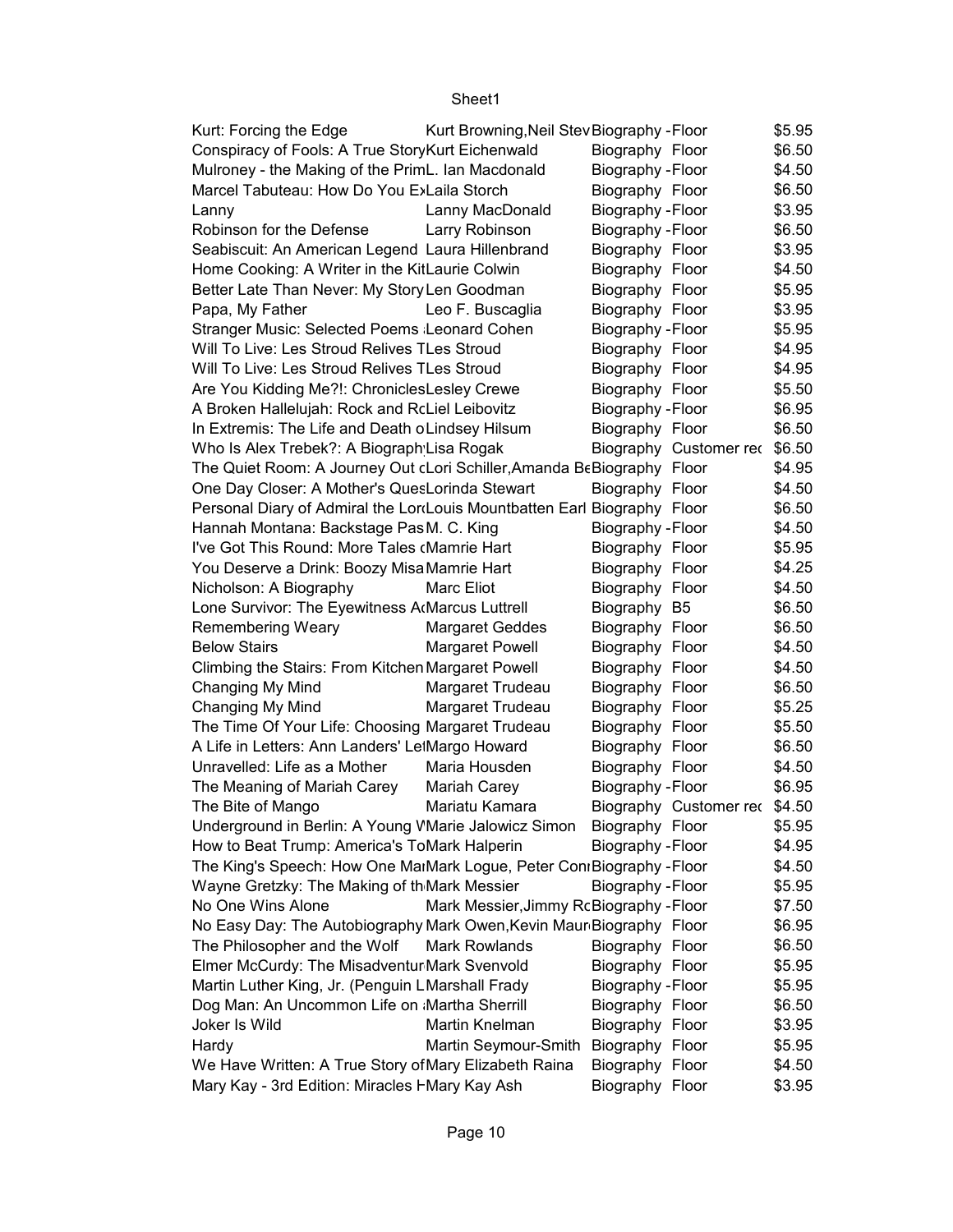|                   | Molly: Child Number 583                                                      | Mary Keenan, John StevBiography Floor |                          |                               | \$4.95 |
|-------------------|------------------------------------------------------------------------------|---------------------------------------|--------------------------|-------------------------------|--------|
|                   | Too Much and Never Enough: Ho Mary L. Trump Ph.D.                            |                                       | Biography - Floor        |                               | \$6.95 |
|                   | Too Much and Never Enough: Ho Mary L. Trump Ph.D.                            |                                       | Biography - Floor        |                               | \$6.95 |
|                   | Too Much and Never Enough: Ho Mary L. Trump Ph.D.                            |                                       | Biography - Floor        |                               | \$6.95 |
| $\sim$ NEW $\sim$ | Canada Chronicles: A Four-Year IMatthew Jackson                              |                                       | Biography Floor          |                               | \$6.50 |
|                   | A Woman Makes a Plan: Advice fMaye Musk                                      |                                       | Biography Floor          |                               | \$5.50 |
|                   | Bought and Sold                                                              | Megan Stephens                        | Biography Floor          |                               | \$4.50 |
|                   | WHOLE: How I Learned to Fill the Melissa Moore, Michele Biography Floor      |                                       |                          |                               | \$6.50 |
|                   | The Journals of Lewis and Clark Meriwether Lewis, Willia Biography Floor     |                                       |                          |                               | \$3.95 |
|                   | Bunny Mellon: The Life of an AmeMeryl Gordon                                 |                                       | Biography Floor          |                               | \$6.50 |
|                   | Men in Green                                                                 | Michael Bamberger                     | Biography - Floor        |                               | \$6.50 |
|                   | Right Honourable Men: The DescMichael Bliss                                  |                                       | Biography - Floor        |                               | \$6.50 |
|                   | Manhood For Amateurs: The PleaMichael Chabon                                 |                                       | Biography Floor          |                               | \$4.50 |
|                   | Disloyal: A Memoir: The True StorMichael Cohen                               |                                       | Biography - Floor        |                               | \$6.95 |
|                   | Two Minute Warning: How Concu Michael Freeman                                |                                       | Biography - Floor        |                               | \$6.50 |
|                   | Hurry Down Sunshine                                                          | Michael Greenberg                     | Biography Floor          |                               | \$5.95 |
|                   | Party of One: Stephen Harper AndMichael Harris                               |                                       | Biography - Floor        |                               | \$6.50 |
|                   | Lucky Man (Random House Large Michael J. Fox                                 |                                       | Biography TallB2         |                               | \$6.50 |
|                   | Lucky Man: A Memoir                                                          | Michael J. Fox                        | Biography Floor          |                               | \$4.95 |
|                   | Lucky Man: A Memoir                                                          | Michael J. Fox                        | Biography Floor          |                               | \$5.95 |
|                   | A Fatal Passion: The Story of the michael john sullivan                      |                                       | Biography - Floor        |                               | \$6.50 |
|                   | Trump's First Year (Miller Center 'Michael Nelson                            |                                       | Biography - Floor        |                               | \$3.95 |
|                   | Parky - My Autobiography                                                     | Michael Parkinson                     | Biography Floor          |                               | \$4.95 |
|                   | Fire and Fury: Inside the Trump MMichael Wolff                               |                                       | Biography - Floor        |                               | \$6.50 |
|                   | Landslide: The Final Days of the 1Michael Wolff                              |                                       | Biography - Floor        |                               | \$6.50 |
|                   | Confessions of a Serial Dater                                                | Michelle Cunnah                       | Biography Floor          |                               | \$4.95 |
|                   | Becoming                                                                     | Michelle Obama                        | Biography Floor          |                               | \$5.95 |
|                   | Becoming                                                                     | Michelle Obama                        |                          | Biography Customer rec \$7.50 |        |
|                   | Becoming                                                                     | Michelle Obama                        |                          | Biography Customer rec \$7.50 |        |
|                   | Scared Selfless: My Journey from Michelle Stevens PhD                        |                                       | Biography Floor          |                               | \$6.50 |
|                   | <b>Making Oscar Wilde</b>                                                    | Mich <sub>39</sub> le Mendelssohn     | Biography Floor          |                               | \$6.50 |
| $\sim$ NEW $\sim$ | Maple Leaf Legends: 75 Years of Mike Leonetti                                |                                       | Biography - Floor        |                               | \$6.95 |
|                   | The Memory Palace: A Memoir Mira Bartok                                      |                                       | Biography Floor          |                               | \$4.50 |
|                   | Molly's Game [Movie Tie-in]: The Molly Bloom                                 |                                       | Biography Floor          |                               | \$5.25 |
|                   | A Homemade Life: Stories and R(Molly Wizenberg                               |                                       | Biography Floor          |                               | \$5.25 |
|                   | Getting a Grip: On My Body, My MMonica Seles                                 |                                       | Biography Floor          |                               | \$4.25 |
|                   | Russia's Rulers under the Old Re <sub>!</sub> Mr. Dominic Lieven             |                                       | <b>Biography - Floor</b> |                               | \$5.50 |
|                   | Rocketman: Astronaut Pete Conrancy Conrad, Howard , Biography Floor          |                                       |                          |                               | \$4.50 |
|                   | The Reason I Jump: The Inner VcNaoki Higashida                               |                                       | Biography Floor          |                               | \$4.95 |
|                   | River of Time: My Descent into D(Naomi Judd                                  |                                       | Biography - Floor        |                               | \$5.50 |
|                   | Unquenchable: A Tipsy Quest for Natalie MacLean                              |                                       |                          | Biography Customer rec        | \$5.50 |
|                   | 18 Holes with Bing: Golf, Life, ancNathaniel Crosby, John (Biography - Floor |                                       |                          |                               | \$4.95 |
|                   | Journey Of A Hope Merchant: FroNeal Petersen, William FBiography Floor       |                                       |                          |                               | \$6.50 |
|                   | Love in the Driest Season                                                    | <b>Neely Tucker</b>                   | Biography Floor          |                               | \$6.50 |
|                   | Emergency: This Book Will Save 'Neil Strauss                                 |                                       | Biography Floor          |                               | \$4.50 |
|                   | <b>Waging Heavy Peace</b>                                                    | Neil Young                            | <b>Biography - Floor</b> |                               | \$6.50 |
|                   | <b>Conversations with Myself</b>                                             | Nelson Mandela                        | Biography Floor          |                               | \$4.95 |
|                   | Dancing Softly                                                               | Nikki Rosen                           | Biography Floor          |                               | \$4.50 |
|                   | The Heroin Diaries: A Year in the Nikki Sixx                                 |                                       | Biography - Floor        |                               | \$4.95 |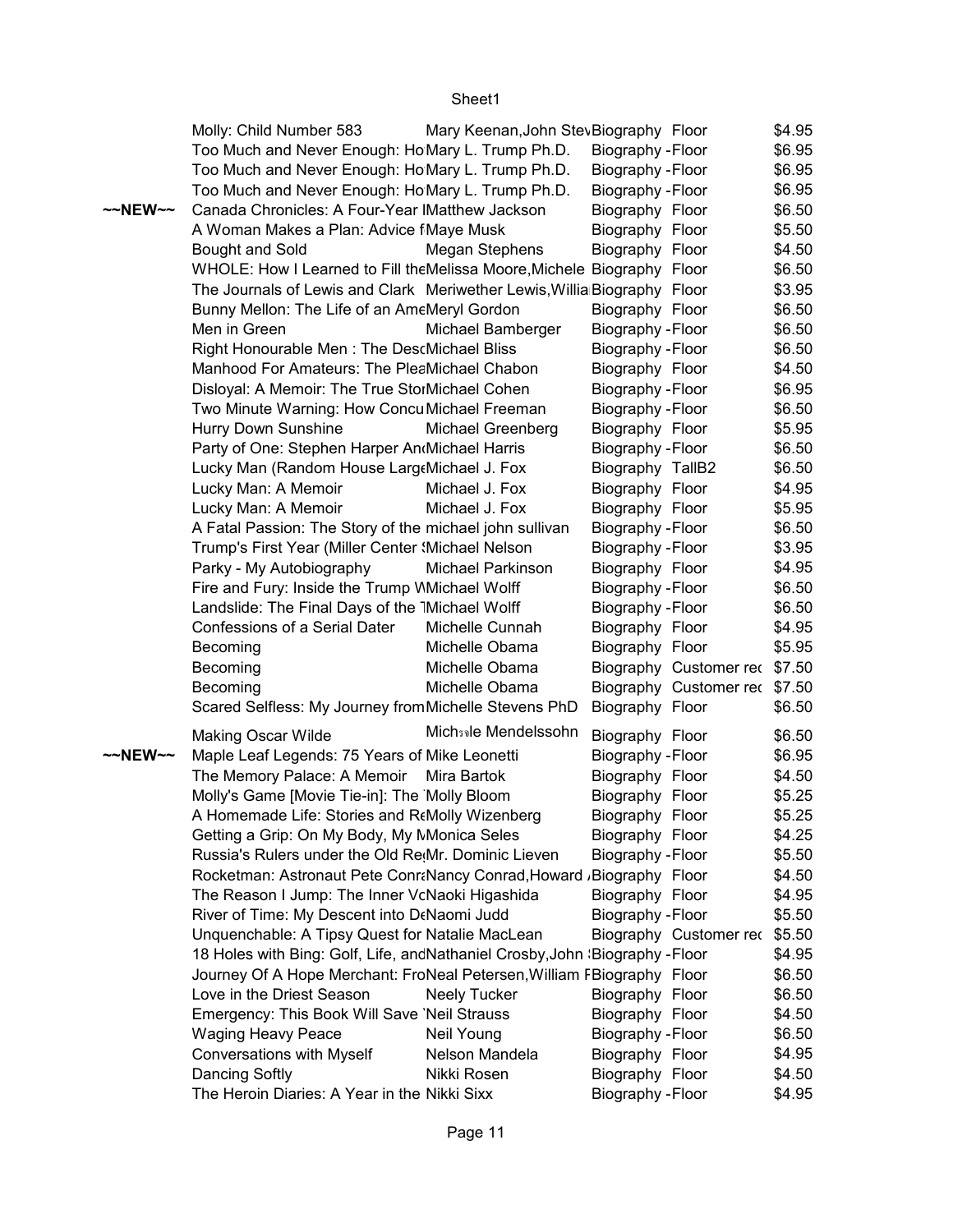| The Heroin Diaries: A Year in the Nikki Sixx                                 |                                           | Biography - Floor        |                               | \$4.95 |
|------------------------------------------------------------------------------|-------------------------------------------|--------------------------|-------------------------------|--------|
| Based on a True Story: A Memoir Norm Macdonald                               |                                           | Biography Floor          |                               | \$6.50 |
| Change We Can Believe In: Bara Obama for Change                              |                                           | Biography - Floor        |                               | \$4.95 |
| Musicophilia: Tales of Music and IOliver Sacks                               |                                           | Biography - Floor        |                               | \$5.25 |
| On the Move: A Life                                                          | <b>Oliver Sacks</b>                       | Biography Floor          |                               | \$6.50 |
| Don't Stop Believin'                                                         | Olivia Newton-John                        | Biography Floor          |                               | \$6.50 |
| Picasso: The Real Family Story Olivier Widmaier Picass Biography Floor       |                                           |                          |                               | \$6.50 |
| The Fundies: The Essential Hock(Olly Postanin, Jacob ArdBiography - Floor    |                                           |                          |                               | \$4.95 |
| Unhinged: An Insider's Account ofOmarosa Manigault NevBiography - Floor      |                                           |                          |                               | \$6.50 |
| Bringing Up B <sub>39</sub> D <sub>39</sub> : One Americar pamela Druckerman |                                           | Biography Floor          |                               | \$4.95 |
| Jane Fonda: The Private Life of a Patricia Bosworth                          |                                           | Biography Floor          |                               | \$5.50 |
| The Ultimate Elvis: Elvis Presley, Patricia Jobe Pierce                      |                                           | Biography - Floor        |                               | \$6.50 |
| The World Is What It Is: The Auth Patrick French                             |                                           | Biography Floor          |                               | \$5.25 |
| The Time of My Life                                                          | Patrick Swayze, Lisa Nie Biography Floor  |                          |                               | \$6.50 |
| A Royal Duty                                                                 | Paul Burrell                              | Biography - Floor        |                               | \$6.50 |
| When Breath Becomes Air                                                      | Paul Kalanithi                            |                          | Biography Customer rec \$6.95 |        |
| King Leary                                                                   | Paul Quarrington                          | Biography - Floor        |                               | \$4.50 |
| The Love You Make: An Insider's Peter Brown, Steven Ga Biography - Floor     |                                           |                          |                               | \$4.95 |
| The Secret Mulroney Tapes: UngiPeter C. Newman                               |                                           | Biography - Floor        |                               | \$5.95 |
| When the Gods Changed: The DePeter C. Newman                                 |                                           | <b>Biography - Floor</b> |                               | \$6.50 |
| Somalia Cover Up: A Commissior Peter Desbarats                               |                                           | Biography Floor          |                               | \$6.50 |
| Ava Gardner: The Secret Convers Peter Evans, Ava Gardn Biography Floor       |                                           |                          |                               | \$6.50 |
| Promised Land: A Life's Journey tPeter Kunstadt                              |                                           | Biography Floor          |                               | \$4.50 |
| Off the Record                                                               | Peter Mansbridge                          | Biography Floor          |                               | \$6.50 |
| Beneath My Feet: The Memoirs o Phil Jenkins                                  |                                           | Biography Floor          |                               | \$5.50 |
| Happy, Happy, Happy: My Life an Phil Robertson                               |                                           | Biography Floor          |                               | \$5.95 |
| Happy, Happy, Happy: My Life an Phil Robertson                               |                                           | Biography Floor          |                               | \$5.95 |
| King Edward VIII: The official biogPhilip Ziegler                            |                                           | Biography - Floor        |                               | \$5.95 |
| In Search of Respect: Selling Cra Philippe Bourgois                          |                                           | Biography Floor          |                               | \$4.50 |
| My Secret Mother                                                             | Phyllis Whitsell                          | Biography Floor          |                               | \$4.50 |
| Memoirs                                                                      | Pierre Elliott Trudeau                    | Biography - Floor        |                               | \$6.50 |
| The Essential Trudeau                                                        | Pierre Trudeau                            | Biography - Floor        |                               | \$3.25 |
| The Girl from Leam Lane: The Lif Piers Dudgeon                               |                                           | Biography Floor          |                               | \$6.50 |
| Orange Is the New Black (Movie 1Piper Kerman                                 |                                           | Biography Floor          |                               | \$4.95 |
| Sidney Crosby <b>Example 2</b> Poulton, J. Alexander Biography - Floor       |                                           |                          |                               | \$2.50 |
| How Animals Saved My Life: BeinProfessor Noel Fitzpatri Biography Floor      |                                           |                          |                               | \$4.50 |
| Leap of Faith: Memoirs of an Une Queen Noor                                  |                                           | Biography Floor          |                               | \$6.50 |
| Wherever I Wind Up: My Quest fcR.A. Dickey                                   |                                           | Biography Floor          |                               | \$3.95 |
| Diary Of The Lady, A                                                         | Rachel Johnson                            | Biography Floor          |                               | \$4.95 |
| Forever and Ever, Amen: A MemcRandy Travis                                   |                                           | Biography - Floor        |                               | \$6.50 |
| Forever and Ever, Amen: A MemcRandy Travis                                   |                                           | <b>Biography - Floor</b> |                               | \$4.95 |
| The Super Bowl: An Official RetroRare Air Ltd.                               |                                           | Biography - Floor        |                               | \$6.50 |
| Sinatra: Portrait of the Artist                                              | Ray Coleman                               | Biography - Floor        |                               | \$6.25 |
| I'm Only One Man!                                                            | Regis Philbin, Bill Zehm (Biography Floor |                          |                               | \$6.50 |
| Sinatra: An Intimate Portrait of a \Richard B. Stolley                       |                                           | Biography - Floor        |                               | \$6.50 |
| Ava's Man                                                                    | <b>Rick Bragg</b>                         | Biography Floor          |                               | \$6.50 |
| I Am a Soldier, Too: The Jessica IRick Bragg                                 |                                           | Biography Floor          |                               | \$5.95 |
| Soldier First, A                                                             | <b>Rick Hillier</b>                       | Biography Floor          |                               | \$5.95 |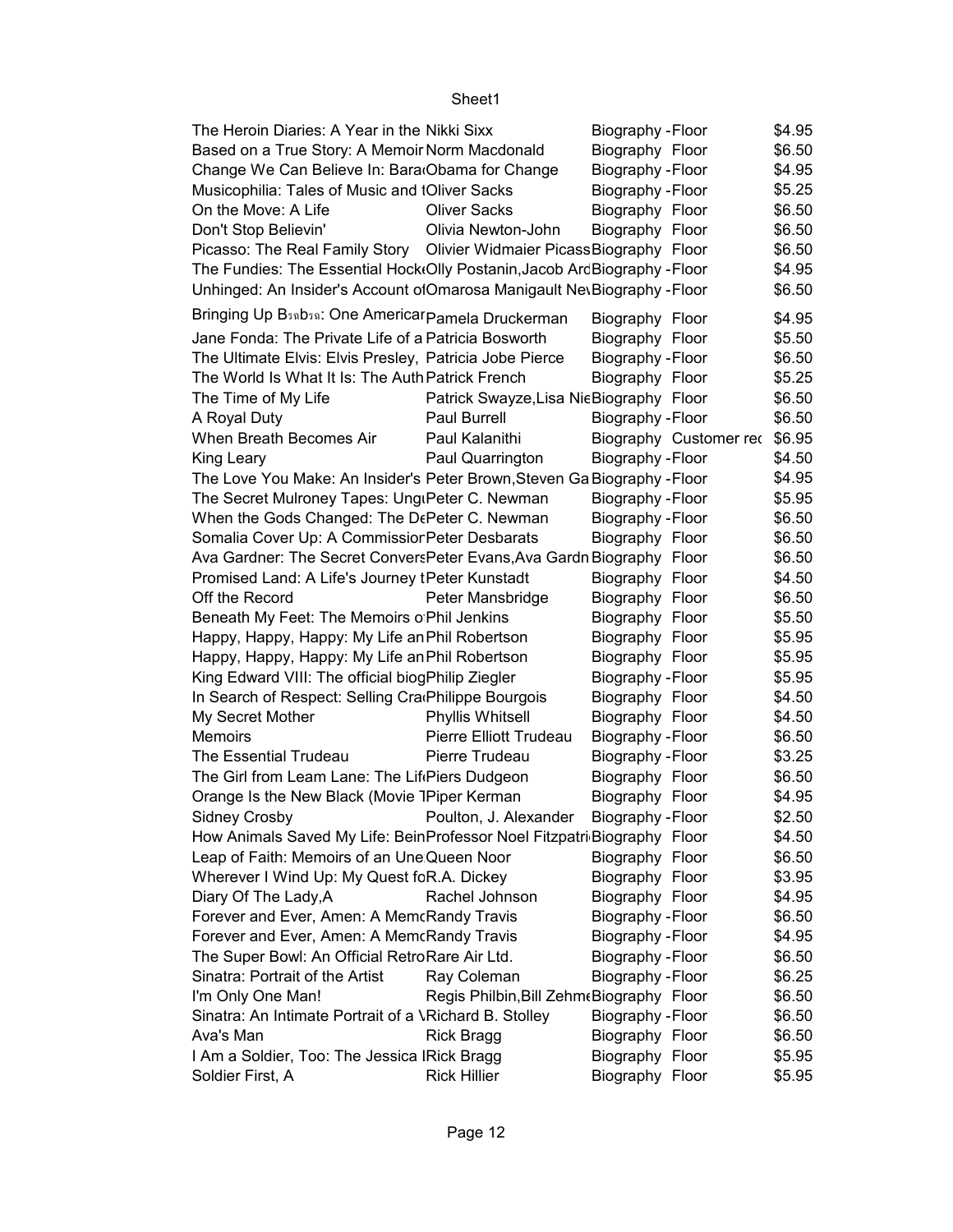| <b>Rick Mercer Final Report</b>                                          | <b>Rick Mercer</b>      | Biography Floor   | \$5.50 |
|--------------------------------------------------------------------------|-------------------------|-------------------|--------|
| Rick Mercer Report: The PaperbaRick Mercer                               |                         | Biography Floor   | \$4.95 |
| Talking to Canadians: A Memoir Rick Mercer                               |                         | Biography Floor   | \$6.50 |
| Everything Trump Touches Dies: Rick Wilson                               |                         | Biography - Floor | \$4.95 |
| Rob Delaney: Mother. Wife. Siste Rob Delaney                             |                         | Biography Floor   | \$5.50 |
| Live What You Love: Notes from : Robert Blanchard, Melin Biography Floor |                         |                   | \$5.50 |
| Nicholas and Alexandra-Dell 6358 Robert K. Massie                        |                         | Biography - Floor | \$3.95 |
| The English Opium-Eater: A BiogrRobert Morrison                          |                         | Biography Floor   | \$6.50 |
| Remembering Sinatra: A Life in P Robert Sullivan                         |                         | Biography - Floor | \$5.95 |
| The Duck Commander Family: HcRobertson, Willie, RobeBiography Floor      |                         |                   | \$6.50 |
| <b>Brains: A Zombie Memoir</b>                                           | Robin Becker            | Biography Floor   | \$4.50 |
| My Maasai Life: From Suburbia toRobin Wiszowaty                          |                         | Biography Floor   | \$4.95 |
| Let Me Finish                                                            | Roger Angell            | Biography Floor   | \$5.95 |
| The Last Hunger Season: A Year Roger Thurow                              |                         | Biography Floor   | \$5.95 |
| Shake Hands with the Devil: The IRomeo Dallaire                          |                         | Biography Floor   | \$5.95 |
| The Boys: A Memoir of Hollywood Ron Howard, Clint Howa Biography Floor   |                         |                   | \$7.50 |
| Always Fresh                                                             | Ron Joyce               | Biography Floor   | \$5.95 |
| Black Klansman: Race, Hate, and Ron Stallworth                           |                         | Biography Floor   | \$4.95 |
| The Notes: Ronald Reagan's Priv Ronald Reagan                            |                         | Biography - Floor | \$5.95 |
| My Fight                                                                 | Ronda Rousey            | Biography Floor   | \$6.50 |
| <b>BRAVE</b>                                                             | Rose McGowan            | Biography Floor   | \$6.95 |
| The Eagle and the Rose: A RemaRosemary Altea                             |                         | Biography Floor   | \$3.95 |
| Secrets behind the Burga                                                 | Rosemary Sookhdeo       | Biography Floor   | \$4.50 |
| Michael and Natasha: The Life arRosemary; Crawford DcBiography - Floor   |                         |                   | \$6.50 |
| In the Eye of Deception                                                  | Rosen, Nikki            | Biography Floor   | \$4.50 |
| <b>Twisted Innocence</b>                                                 | Rosen, Nikki            | Biography Floor   | \$3.95 |
| Coach: The Pat Burns Story                                               | Rosie DiManno           | Biography - Floor | \$6.50 |
| Northern Light: The Enduring MysRoy MacGregor                            |                         | Biography Floor   | \$6.50 |
| Road Games: A Year in the Life oRoy Macgregor                            |                         | Biography - Floor | \$6.50 |
| The home team: Fathers, sons & Roy MacGregor                             |                         | Biography - Floor | \$6.50 |
| The Horse Boy: A Memoir of HealRupert Isaacson                           |                         | Biography Floor   | \$4.50 |
| Joseph Anton: A Memoir                                                   | Rushdie, Salman         | Biography Floor   | \$6.50 |
| Beethoven's Hair: An Extraordinal Russell Martin                         |                         | Biography Floor   | \$5.25 |
| Call Me Russell                                                          | <b>Russell Peters</b>   | Biography Floor   | \$6.50 |
| I Found My Tribe                                                         | <b>Ruth Fitzmaurice</b> | Biography Floor   | \$4.50 |
| Be A "Nice" Girl! A Woman's Jour Ruth N.; McCormick An Biography Floor   |                         |                   | \$4.50 |
| Hockey's Young Guns: 25 Inside 'Ryan Dixon, Ryan KennBiography - Floor   |                         |                   | \$4.50 |
| Formation: A Woman's Memoir of Ryan Leigh Dostie                         |                         | Biography Floor   | \$6.50 |
| You Can't Lose Them All: Tales o Sal Iacono                              |                         | Biography Floor   | \$6.50 |
| Passion and Prejudice: A Family ISallie Bingham                          |                         | Biography Floor   | \$6.50 |
| Bitter Roots Tender Shoots: The ISally Armstrong                         |                         | Biography Floor   | \$4.50 |
| Prince Charles: The Passions ancSally Bedell Smith                       |                         | Biography - Floor | \$4.95 |
| In Pieces                                                                | Sally Field             | Biography Floor   | \$6.50 |
| A Good Wife: Escaping the Life I Samra Zafar, Meg Mast Biography Floor   |                         |                   | \$5.95 |
| The Street Arab                                                          | Sandra Joyce            | Biography Floor   | \$5.50 |
| Monster: The Autobiography of ar Sanyika Shakur                          |                         | Biography Floor   | \$4.95 |
| Speaking for Myself: Faith, Freed Sarah Huckabee SandeBiography - Floor  |                         |                   | \$6.50 |
|                                                                          |                         |                   |        |
| Save Them from Evil: A Mother <sup>[</sup> iSarah Jones                  |                         | Biography Floor   | \$5.50 |
| Lion (Movie tie-in edition)                                              | Saroo Brierley          | Biography Floor   | \$4.95 |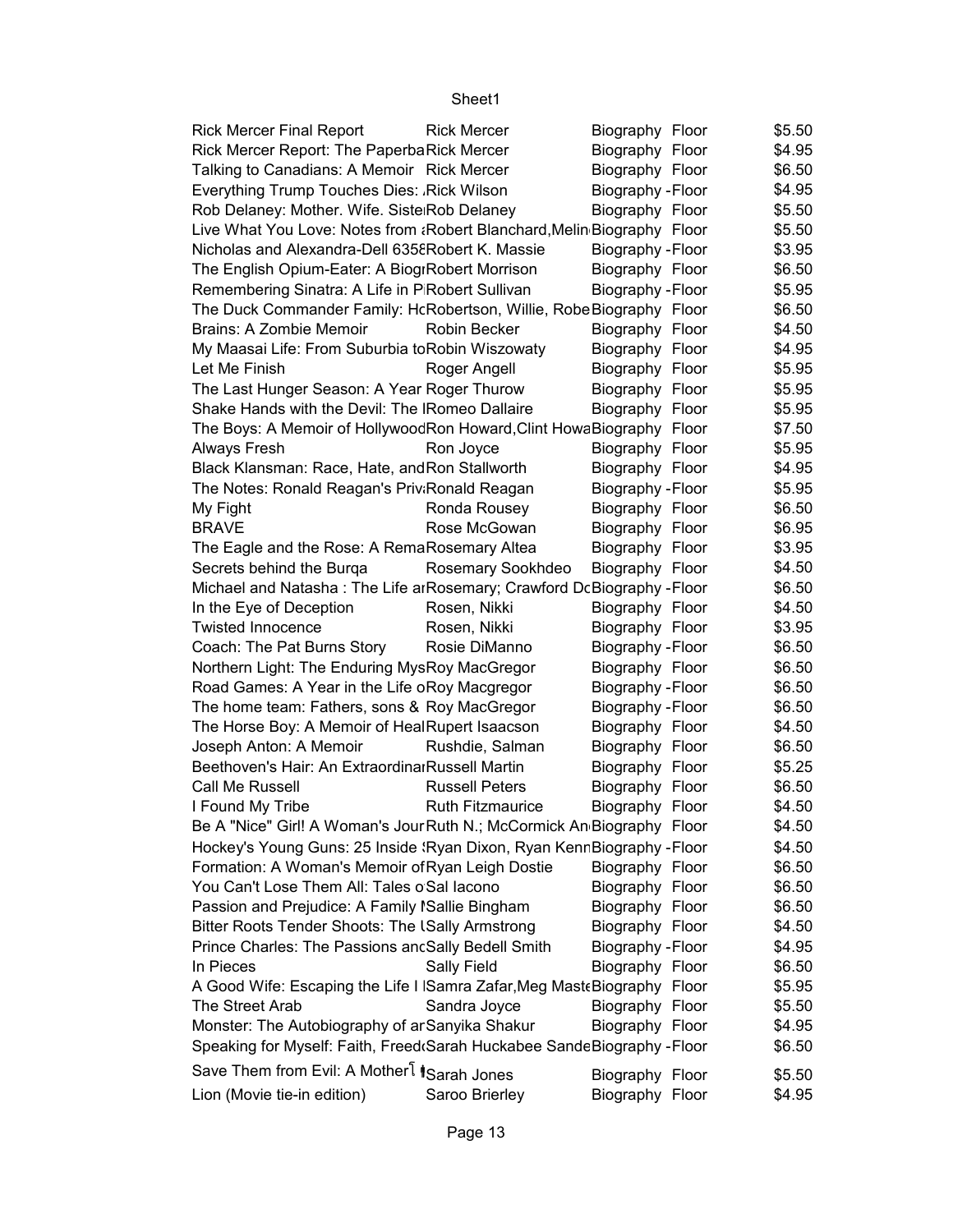| Lion (Movie tie-in edition)                                                          | Saroo Brierley                            | Biography Floor        | \$4.95 |
|--------------------------------------------------------------------------------------|-------------------------------------------|------------------------|--------|
| Lion (Movie tie-in edition)                                                          | Saroo Brierley                            | Biography Customer rec | \$4.95 |
| Confessions of a Public Speaker Scott Berkun                                         |                                           | Biography Floor        | \$5.95 |
| Endurance: A Year in Space, a LitScott Kelly                                         |                                           | Biography Floor        | \$6.50 |
| Hockey Night In Canada: By The Scott Morrison                                        |                                           | Biography - Floor      | \$5.95 |
| The Perfect Storm: A True Story cSebastian Junger                                    |                                           | Biography Floor        | \$3.95 |
| The Perfect Storm: A True Story cSebastian Junger                                    |                                           | Biography Customer rec | \$4.50 |
| Serge Normant/Metamorphosis Serge Normant                                            |                                           | Biography Floor        | \$6.95 |
| Year of Yes: How to Dance It Out Shonda Rhimes                                       |                                           | Biography Customer rec | \$5.50 |
| Si-cology 1: Tales and Wisdom froSi Robertson                                        |                                           | Biography Floor        | \$5.95 |
| The Measure of a Man: A SpirituaSidney Poitier                                       |                                           | Biography Floor        | \$4.50 |
| The Other Side of Me                                                                 | Sidney Sheldon                            |                        | \$3.95 |
|                                                                                      |                                           | Biography Floor        |        |
| Unsinkable                                                                           | Silken Laumann                            | Biography - Floor      | \$6.50 |
| Slash                                                                                | Slash, Anthony Bozza                      | Biography - Floor      | \$5.50 |
| 12 Years a Slave (Movie Tie-In) (ISolomon Northup                                    |                                           | Biography Customer rec | \$5.50 |
| 12 Years a Slave (Movie Tie-In) (ISolomon Northup                                    |                                           | Biography Customer rec | \$5.50 |
| Yesterday, Today, Tomorrow: My Sophia Loren                                          |                                           | Biography Floor        | \$6.50 |
| Trafficked: The Terrifying True St Sophie Hayes                                      |                                           | Biography Floor        | \$4.50 |
| Standing Tall: My Journey                                                            | <b>Spencer West</b>                       | Biography Floor        | \$4.50 |
| Wesley the Owl: The Remarkable Stacey O'Brien                                        |                                           | Biography Floor        | \$5.50 |
| Saint-Exupery: A Biography                                                           | <b>Stacy Schiff</b>                       | Biography Floor        | \$4.95 |
| True Adventures of The Rolling SiStanley Booth                                       |                                           | Biography - Floor      | \$3.95 |
| Radical-in-Chief: Barack Obama aStanley Kurtz                                        |                                           | Biography - Floor      | \$6.50 |
| Ball of Fire: The Tumultuous Life (Stefan Kanfer                                     |                                           | Biography Floor        | \$6.50 |
| I'll Take Your Questions Now: WhStephanie Grisham                                    |                                           | Biography - Floor      | \$7.50 |
| Gretzky's Tears: Hockey, Canada Stephen Brunt                                        |                                           | Biography - Floor      | \$6.50 |
| Searching for Bobby Orr                                                              | Stephen Brunt                             | Biography Floor        | \$5.95 |
| A Great Game: The Forgotten LetStephen J. Harper                                     |                                           | Biography - Floor      | \$6.50 |
| A Great Game: The Forgotten Let Stephen J. Harper                                    |                                           | Biography - Floor      | \$6.50 |
| Right Here, Right Now: Politics anStephen J. Harper                                  |                                           | Biography - Floor      | \$6.50 |
| Race Against Time: Searching for Stephen Lewis                                       |                                           | Biography Floor        | \$4.50 |
| Royal Secrets: The View from Do Stephen P. Barry                                     |                                           | Biography - Floor      | \$5.95 |
| When the Mob Ran Vegas: Storie Steve Fischer                                         |                                           | Biography Floor        | \$4.95 |
| How I Became a Famous NovelistSteve Hely                                             |                                           | Biography Floor        | \$5.95 |
| Picture This!                                                                        | <b>Steve Thompson</b>                     | Biography Floor        | \$4.95 |
| Willie Nelson Sings America                                                          | Steven Opdyke, Will Var Biography - Floor |                        | \$5.95 |
| Does the Noise in My Head BotheSteven Tyler                                          |                                           | Biography - Floor      | \$6.50 |
| Daniel Boone, Wilderness Scout IStewart Edward White                                 |                                           | Biography Recently Pub | \$4.95 |
| Broken Music: A Memoir                                                               | Sting                                     | Biography - Floor      | \$6.50 |
| Nice Recovery                                                                        | Susan Juby                                | Biography Floor        | \$5.50 |
| Sisters and Spies: The True StorySusan Ottaway                                       |                                           | Biography Floor        | \$5.95 |
| Say Goodnight, Gracie: The StorySusan Sackett, Cheryl BBiography Floor               |                                           |                        | \$4.95 |
| Fast Girl: A Life Spent Running fr(Suzy Favor Hamilton                               |                                           | Biography Floor        | \$6.50 |
| I'm Your Man: The Life of Leonarc Sylvie Simmons                                     |                                           | Biography - Floor      | \$5.95 |
|                                                                                      |                                           |                        |        |
| Elvis Rising: Stories on the King T. Coraghessan Boyle, VBiography Floor<br>Educated | <b>Tara Westover</b>                      |                        | \$4.50 |
|                                                                                      |                                           | Biography Customer rec | \$6.25 |
| The Web That Has No Weaver: LTed Kaptchuk                                            |                                           | Biography Floor        | \$4.95 |
| Merle's Door: Lessons from a Fre <sub>'</sub> Ted Kerasote                           |                                           | Biography Floor        | \$5.50 |
| Someone to Love Us: The shockil Terence O1                                           |                                           | Biography Floor        | \$5.50 |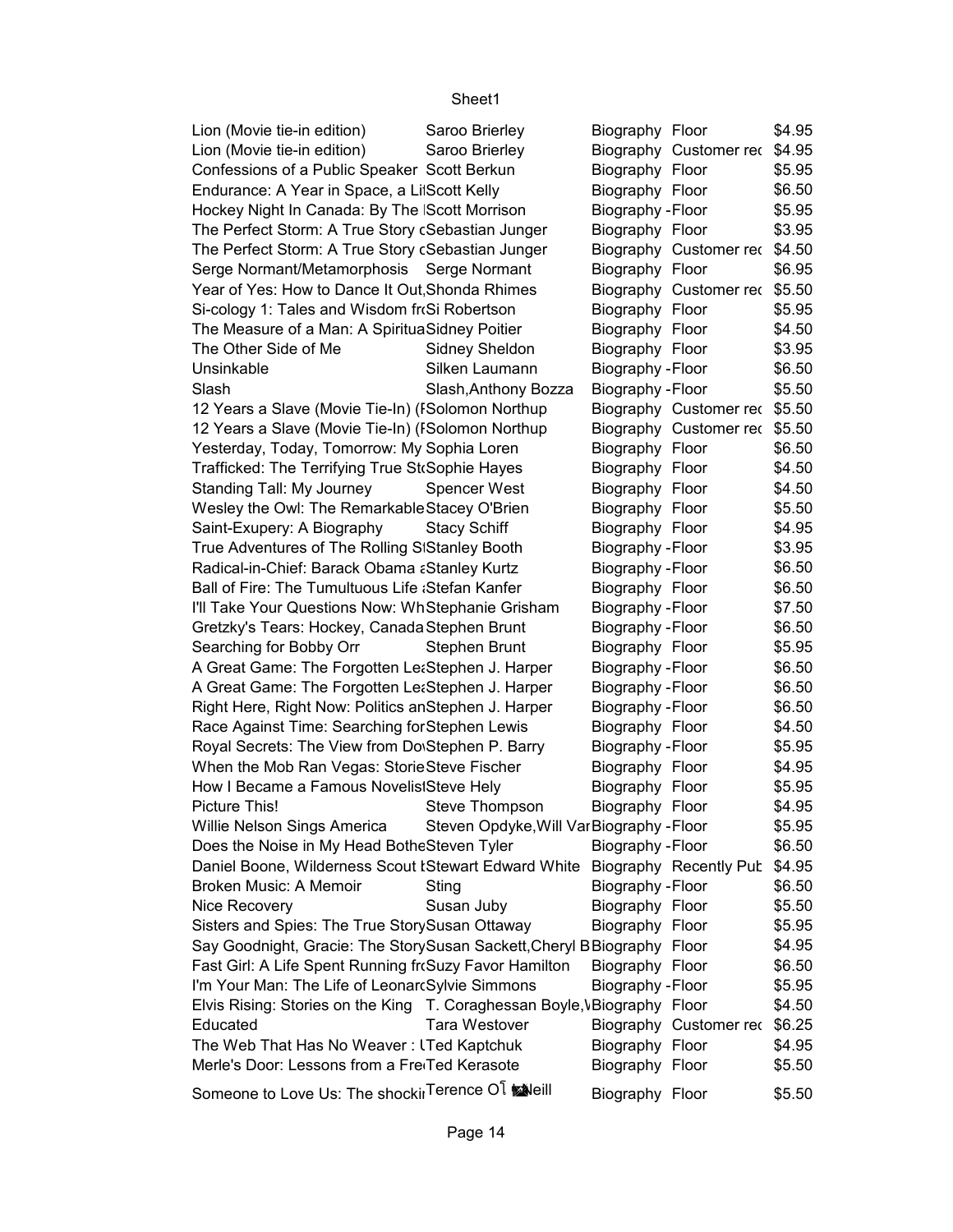| Mistakes to Run With: A Memoir Thanh, Yasuko                               |                                          | Biography Floor   |                        | \$4.95 |
|----------------------------------------------------------------------------|------------------------------------------|-------------------|------------------------|--------|
| The Longest Silence: A Life in FisThomas McGuane                           |                                          | Biography Floor   |                        | \$6.50 |
| Diana, Princess of Wales, A TribuTim Graham                                |                                          | Biography - Floor |                        | \$6.50 |
| On the Royal Road: A Decade of Tim Graham                                  |                                          | Biography - Floor |                        | \$5.50 |
| <b>Bossypants</b>                                                          | Tina Fey                                 | Biography Floor   |                        | \$6.50 |
| <b>Bossypants</b>                                                          | Tina Fey                                 | Biography Floor   |                        | \$3.95 |
| My Name is Number 4                                                        | Ting-Xing Ye                             | Biography Floor   |                        | \$3.95 |
| The Gift of the Game: A Father, ATom Allen                                 |                                          | Biography Floor   |                        | \$6.25 |
| A Lucky Life Interrupted: A Memo Tom Brokaw                                |                                          | Biography Floor   |                        | \$5.95 |
| Boom!: Voices of the Sixties Pers <sub>'</sub> Tom Brokaw                  |                                          | Biography Floor   |                        | \$6.50 |
| Harper's Team: Behind the SceneTom Flanagan                                |                                          | Biography - Floor |                        | \$6.50 |
| Like a Rock: The Chuck Cadman Tom Zytaruk                                  |                                          | Biography Floor   |                        | \$5.50 |
| Tommyland                                                                  | Tommy Lee                                | Biography - Floor |                        | \$4.95 |
| The Dirt: Confessions of the Worl Tommy Lee, Vince Neil, Biography - Floor |                                          |                   |                        | \$6.25 |
| One Child: The True Story of a TcTorey Hayden                              |                                          | Biography Floor   |                        | \$5.50 |
| Mountains Beyond Mountains: HeTracy Kidder                                 |                                          | Biography Floor   |                        | \$6.50 |
| Bio-Etheric Healing: A Breakthrou Trudy Lanitis                            |                                          | Biography Floor   |                        | \$5.50 |
| <b>Hilarity Ensues</b>                                                     | <b>Tucker Max</b>                        | Biography Floor   |                        | \$6.50 |
| For the Love of Hockey: Hockey SUnknown                                    |                                          | Biography Floor   |                        | \$5.25 |
| For the Love of Hockey: Hockey SUnknown                                    |                                          | Biography - Floor |                        | \$2.36 |
| Lies that Chelsea Handler Told M Unknown                                   |                                          | Biography Floor   |                        | \$4.50 |
| My Hockey Star Album (Album) Unknown                                       |                                          | Biography - Floor |                        | \$5.50 |
| Original Six: True Stories from HoUnknown                                  |                                          | Biography - Floor |                        | \$5.50 |
| Queen Elizabeth The Queen Motl Unknown                                     |                                          | Biography - Floor |                        | \$5.25 |
| Remembering Old Dan                                                        | Unknown                                  | Biography Floor   |                        | \$4.95 |
| Staying Strong by Demi Lovato (2 Unknown                                   |                                          | Biography Floor   |                        | \$5.95 |
| The Beatles: Now and Then                                                  | Unknown                                  | Biography - Floor |                        | \$4.95 |
|                                                                            |                                          |                   |                        | \$5.95 |
| The Complete Hockey Dictionary Unknown                                     |                                          | Biography - Floor |                        |        |
| The Erratics                                                               | Unknown                                  | Biography Floor   |                        | \$4.50 |
| The History of Mary Prince, A We Unknown                                   |                                          | Biography Floor   |                        | \$4.25 |
| The Mammoth Book of Pirates: O Unknown                                     |                                          | Biography Floor   |                        | \$4.50 |
| The Playboy Book: Forty Years Unknown                                      |                                          | Biography Floor   |                        | \$7.50 |
| The Suitcase: Refugee Voices fro Unknown                                   |                                          | Biography Floor   |                        | \$4.50 |
| The Ultimate Book of Hockey List: Unknown                                  |                                          | Biography Floor   |                        | \$4.50 |
| Tombee; portrait of a cotton plant Unknown                                 |                                          | Biography Floor   |                        | \$4.50 |
| Cool To Be Kind: Random Acts arVal Litwin, Chris Bratset Biography Floor   |                                          |                   |                        | \$4.50 |
| Mary Poppins, She Wrote: The LilValerie Lawson                             |                                          | Biography Floor   |                        | \$5.95 |
| Fair Game: My Life as a Spy, My Valerie Plame Wilson                       |                                          | Biography - Floor |                        | \$6.50 |
| Rebuild the Dream                                                          | Van Jones                                | Biography - Floor |                        | \$6.50 |
| Revolution of Hope: The Life, FaitVicente Fox, Rob Allyn                   |                                          | Biography - Floor |                        | \$6.50 |
| Wine Girl: The Trials and Triumph Victoria James                           |                                          | Biography Floor   |                        | \$5.50 |
| Why I Hate Canadians                                                       | W. FERGUSON                              | Biography Floor   |                        | \$5.50 |
| Salman Rushdie: Sentenced to D <sub>W</sub> . J. Weatherby                 |                                          | Biography Floor   |                        | \$5.50 |
| Steve Jobs                                                                 | Walter Isaacson                          | Biography Floor   |                        | \$7.50 |
| Steve Jobs                                                                 | Walter Isaacson                          | Biography Floor   |                        | \$7.50 |
| Steve Jobs                                                                 | Walter Isaacson                          |                   | Biography Customer rec | \$5.95 |
| A Test of Will: One Man's Extraor Warren MacDonald                         |                                          | Biography Floor   |                        | \$4.50 |
| 99: Stories of the Game                                                    | Wayne Gretzky, Kirstie Biography - Floor |                   |                        | \$6.50 |
| Gretzky: An Autobiography                                                  | Wayne Gretzky, Rick ReBiography Floor    |                   |                        | \$6.50 |
|                                                                            |                                          |                   |                        |        |